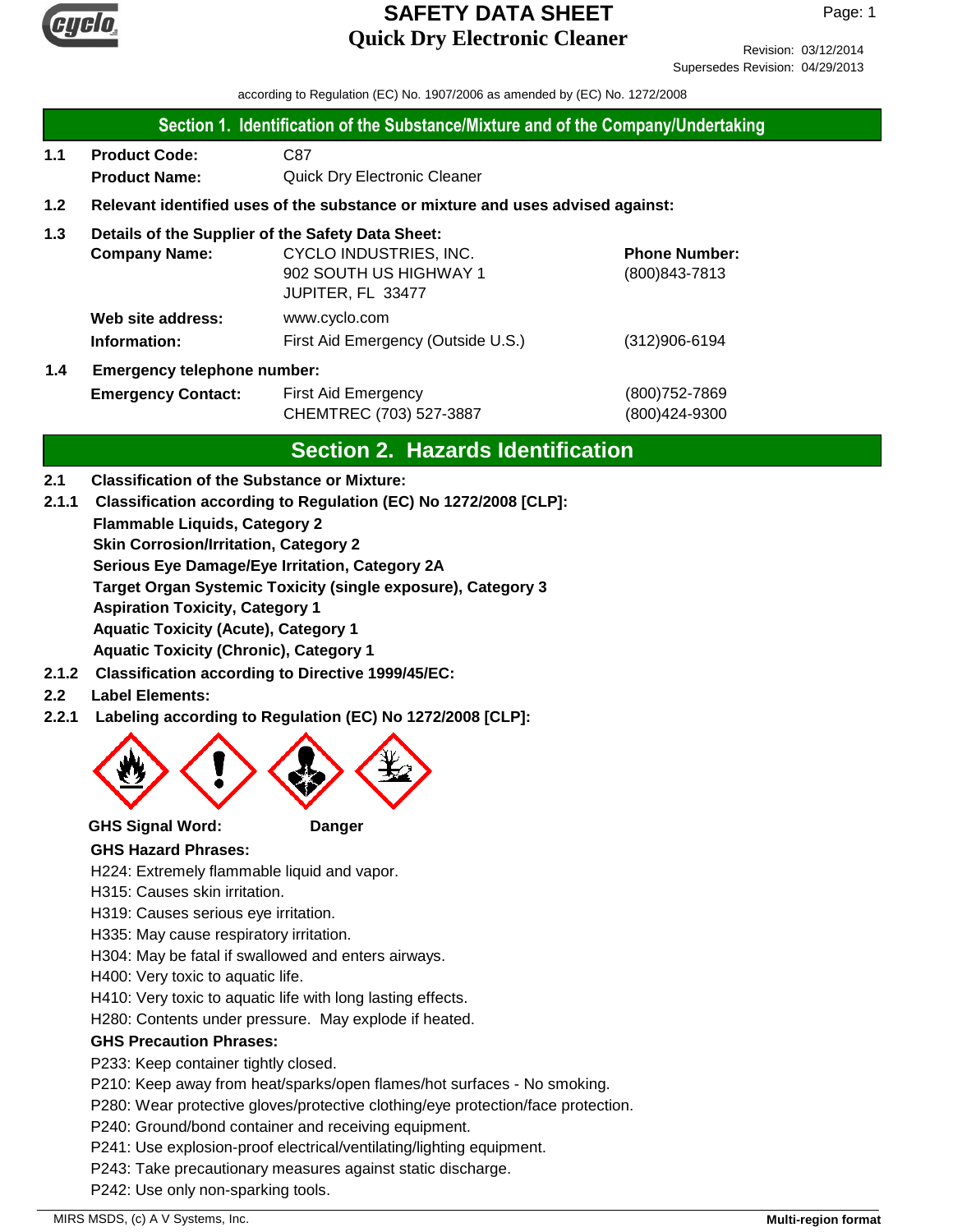

Revision: 03/12/2014 Supersedes Revision: 04/29/2013

P264: Wash hands thoroughly after handling.

P362+364: Take off contaminated clothing and wash it before reuse.

P271: Use only outdoors or in a well-ventilated area.

P261: Avoid breathing dust/fume/gas/mist/vapours/spray.

P273: Avoid release to the environment.

#### **GHS Response Phrases:**

P370+378: In case of fire, use alcohol foam, carbon dioxide or dry chemical to extinguish.

P303+361+353: IF ON SKIN (or hair): Remove/take off immediately all contaminated clothing. Rinse skin with water/shower.

P302+352: IF ON SKIN: Wash with plenty of soap and water.

P332+313: If skin irritation occurs, get medical advice/attention.

P305+351+338: IF IN EYES: Rinse cautiously with water for several minutes. Remove contact lenses, if present and easy to do. Continue rinsing.

P337+313: If eye irritation persists, get medical advice/attention.

P309+311: Call a POISON CENTER or doctor/physician if exposed or you feel unwell.

P304+340: IF INHALED: Remove victim to fresh air and keep at rest in a position comfortable for breathing.

P301+310: IF SWALLOWED: Immediately call a POISON CENTER or doctor/physician.

P331: Do NOT induce vomiting.

#### **GHS Storage and Disposal Phrases:**

P403+235: Store in cool/well-ventilated place.

P501: Dispose of contents/container in accordance with local/regional/national/international regulation.

#### **2.2.2 Labeling according to Directive 1999/45/EC:**



# **2.3 Adverse Human Health**

**Effects and Symptoms:**

#### **Section 3. Composition/Information on Ingredients**

| CAS#     | Hazardous Components (Chemical Name)/<br><b>REACH Registration No.</b> | <b>Concentration</b> | EC No./<br><b>EC Index No.</b> | <b>Risk Phrases/</b><br><b>GHS Classification</b>                                                                                                                       |
|----------|------------------------------------------------------------------------|----------------------|--------------------------------|-------------------------------------------------------------------------------------------------------------------------------------------------------------------------|
| 142-82-5 | Heptane                                                                | 70.0 -75.0 %         | 205-563-8<br>601-008-00-2      | F: Xn: N: R11-38-50/53-65-67<br>Flam. Liq. 2: H225<br>Asp. Toxic. 1: H304<br>Skin Corr. 2: H315<br>TOST (SE) 3: H335 H336<br>Aquatic (A) 1: H400<br>Aquatic (C) 1: H410 |
| 75-37-6  | 1,1-Difluoroethane                                                     | 20.0 - 30.0 %        | 200-866-1<br>NA.               | F: R12<br>Flam. Gas 1: H220<br>Lig. Gas: H280                                                                                                                           |
| 67-63-0  | Isopropyl alcohol                                                      | $1.0 - 3.0 %$        | 200-661-7<br>603-117-00-0      | F: Xi: R11-36-67<br>Flam. Liq. 2: H225<br>Eye Damage 2A: H319<br>TOST (SE) 3: H335 H336                                                                                 |

MIRS MSDS, (c) A V Systems, Inc. **Multi-region format Multi-region format Multi-region format**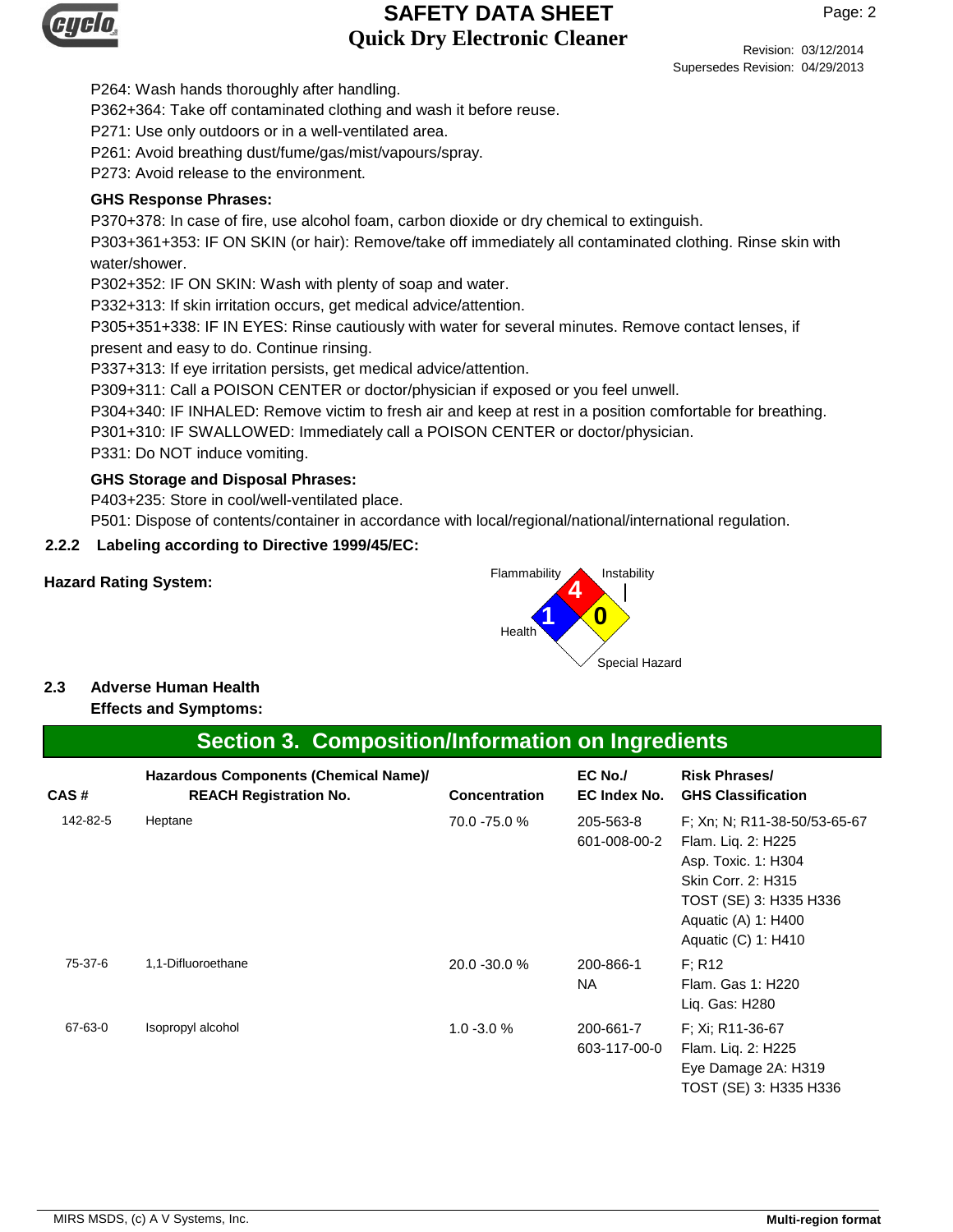

Page: 3

|            |                                              |                                                                                   |                                                                                                                                                                                                                                                                                                                                                                                                    | <b>Section 4. First Aid Measures</b>                                                                                                                                                                                                                                                                                                                                                                                                                                                                                                                                                                                                                 |                                                               |                  |
|------------|----------------------------------------------|-----------------------------------------------------------------------------------|----------------------------------------------------------------------------------------------------------------------------------------------------------------------------------------------------------------------------------------------------------------------------------------------------------------------------------------------------------------------------------------------------|------------------------------------------------------------------------------------------------------------------------------------------------------------------------------------------------------------------------------------------------------------------------------------------------------------------------------------------------------------------------------------------------------------------------------------------------------------------------------------------------------------------------------------------------------------------------------------------------------------------------------------------------------|---------------------------------------------------------------|------------------|
| 4.1        | <b>Measures:</b>                             |                                                                                   |                                                                                                                                                                                                                                                                                                                                                                                                    | Description of First Aidlf swallowed, do not induce vomiting. Call a physician immediately. Never give anything<br>by mouth to an unconscious person. If vomiting occurs, keep head lower than hips to<br>prevent aspiration. If inhaled, remove to fresh air. If not breathing give artificial<br>respiration. If breathing is difficult give oxygen. In case of eye contact, or suspected<br>contact, immediately flush eyes with plenty of water for at least 15 minutes. In case of<br>skin contact, immediately flush skin with plenty of soap and water for at least 15 minutes.<br>Call physician immediately if adverse reaction occurs.     |                                                               |                  |
|            |                                              |                                                                                   |                                                                                                                                                                                                                                                                                                                                                                                                    | <b>Section 5. Fire Fighting Measures</b>                                                                                                                                                                                                                                                                                                                                                                                                                                                                                                                                                                                                             |                                                               |                  |
| 5.1        | Media:                                       |                                                                                   |                                                                                                                                                                                                                                                                                                                                                                                                    | Suitable Extinguishing Foam, alcohol foam, CO2, dry chemical, water fog.                                                                                                                                                                                                                                                                                                                                                                                                                                                                                                                                                                             |                                                               |                  |
| 5.2        | and Hazards:                                 | <b>Flammable Properties</b>                                                       |                                                                                                                                                                                                                                                                                                                                                                                                    | Water spray may be used to cool containers to prevent pressure build up & explosion<br>when exposed to extreme heat. If water is used, fog nozzles preferred. Closed<br>containers may explode from internal pressure build up when exposed to extreme heat &<br>discharge contents. Vapor accumulation can flash or explode if ignited.                                                                                                                                                                                                                                                                                                             |                                                               |                  |
|            | Flash Pt:                                    |                                                                                   |                                                                                                                                                                                                                                                                                                                                                                                                    | -58.00 F (-50.0 C) Method Used: TAG Closed Cup                                                                                                                                                                                                                                                                                                                                                                                                                                                                                                                                                                                                       |                                                               |                  |
|            |                                              | <b>Explosive Limits:</b>                                                          | LEL: $1.2$                                                                                                                                                                                                                                                                                                                                                                                         | UEL: 16.9                                                                                                                                                                                                                                                                                                                                                                                                                                                                                                                                                                                                                                            |                                                               |                  |
|            |                                              | <b>Autoignition Pt:</b>                                                           | No data.                                                                                                                                                                                                                                                                                                                                                                                           |                                                                                                                                                                                                                                                                                                                                                                                                                                                                                                                                                                                                                                                      |                                                               |                  |
| 5.3        | <b>Fire Fighting</b><br><b>Instructions:</b> |                                                                                   | clothing.                                                                                                                                                                                                                                                                                                                                                                                          | Wear approved positive-pressure self-contained breathing apparatus and protective                                                                                                                                                                                                                                                                                                                                                                                                                                                                                                                                                                    |                                                               |                  |
|            |                                              |                                                                                   |                                                                                                                                                                                                                                                                                                                                                                                                    | <b>Section 6. Accidental Release Measures</b>                                                                                                                                                                                                                                                                                                                                                                                                                                                                                                                                                                                                        |                                                               |                  |
| 6.3        | <b>Cleaning Up:</b>                          | <b>Methods and Material</b><br><b>For Containment and</b>                         | Keep out of lakes, ponds or streams.                                                                                                                                                                                                                                                                                                                                                               | Wear appropriate protective clothing and equipment to prevent skin and eye contact.<br>Contain any liquid from leaking containers. Avoid all sources of ignition; heat, sparks and<br>open flames. Persons not trained should evacuate area. Leaking containers should be<br>removed to an isolated, well ventilated area and transferred to other suitable containers.<br>Do not puncture or incinerate container. Contents under pressure. Wipe, scrape or<br>soak up in an inert material and put in a container intended for flammable materials for<br>disposal. Do not allow to enter sanitary drains, sewer or surface and subsurface waters. |                                                               |                  |
|            |                                              |                                                                                   |                                                                                                                                                                                                                                                                                                                                                                                                    | <b>Section 7. Handling and Storage</b>                                                                                                                                                                                                                                                                                                                                                                                                                                                                                                                                                                                                               |                                                               |                  |
| 7.1<br>7.2 |                                              | <b>Precautions To Be</b><br><b>Taken in Handling:</b><br><b>Precautions To Be</b> | Avoid breathing vapors. If exposed to high vapor concentrations, leave area at once.<br>Avoid contact with skin and eyes. Use only in a well ventilated area. Caution: contents<br>under pressure. Keep away from heat and open flame. Do not puncture or incinerate.<br>Keep out of the reach of children.<br>Do not store above 120 degrees F. Exposure to high temperatures may cause bursting. |                                                                                                                                                                                                                                                                                                                                                                                                                                                                                                                                                                                                                                                      |                                                               |                  |
|            |                                              | <b>Taken in Storing:</b>                                                          |                                                                                                                                                                                                                                                                                                                                                                                                    | Do not store in the passenger compartment of an automobile.                                                                                                                                                                                                                                                                                                                                                                                                                                                                                                                                                                                          |                                                               |                  |
|            |                                              |                                                                                   |                                                                                                                                                                                                                                                                                                                                                                                                    | <b>Section 8. Exposure Controls/Personal Protection</b>                                                                                                                                                                                                                                                                                                                                                                                                                                                                                                                                                                                              |                                                               |                  |
| 8.1        |                                              | <b>Exposure Parameters:</b>                                                       |                                                                                                                                                                                                                                                                                                                                                                                                    |                                                                                                                                                                                                                                                                                                                                                                                                                                                                                                                                                                                                                                                      |                                                               |                  |
| CAS#       |                                              | <b>Partial Chemical Name</b>                                                      |                                                                                                                                                                                                                                                                                                                                                                                                    | <b>Britain EH40</b>                                                                                                                                                                                                                                                                                                                                                                                                                                                                                                                                                                                                                                  | <b>France VL</b>                                              | <b>Europe</b>    |
|            | 142-82-5                                     | Heptane                                                                           |                                                                                                                                                                                                                                                                                                                                                                                                    | TWA: 2085 mg/m3 (500 ppm)<br>STEL: ()                                                                                                                                                                                                                                                                                                                                                                                                                                                                                                                                                                                                                | TWA: 1668 mg/m3 (400<br>ppm)<br>STEL: 2085 mg/m3 (500<br>ppm) | TWA: 2085. mg/m3 |
|            | 75-37-6                                      | 1,1-Difluoroethane                                                                |                                                                                                                                                                                                                                                                                                                                                                                                    | No data.                                                                                                                                                                                                                                                                                                                                                                                                                                                                                                                                                                                                                                             | No data.                                                      | No data.         |
|            | 67-63-0                                      | Isopropyl alcohol                                                                 |                                                                                                                                                                                                                                                                                                                                                                                                    | TWA: 999 mg/m3 (400 ppm)<br>STEL: 1250 mg/m3 (500 ppm)                                                                                                                                                                                                                                                                                                                                                                                                                                                                                                                                                                                               | STEL: 980 mg/m3 (400 ppm)                                     | No data.         |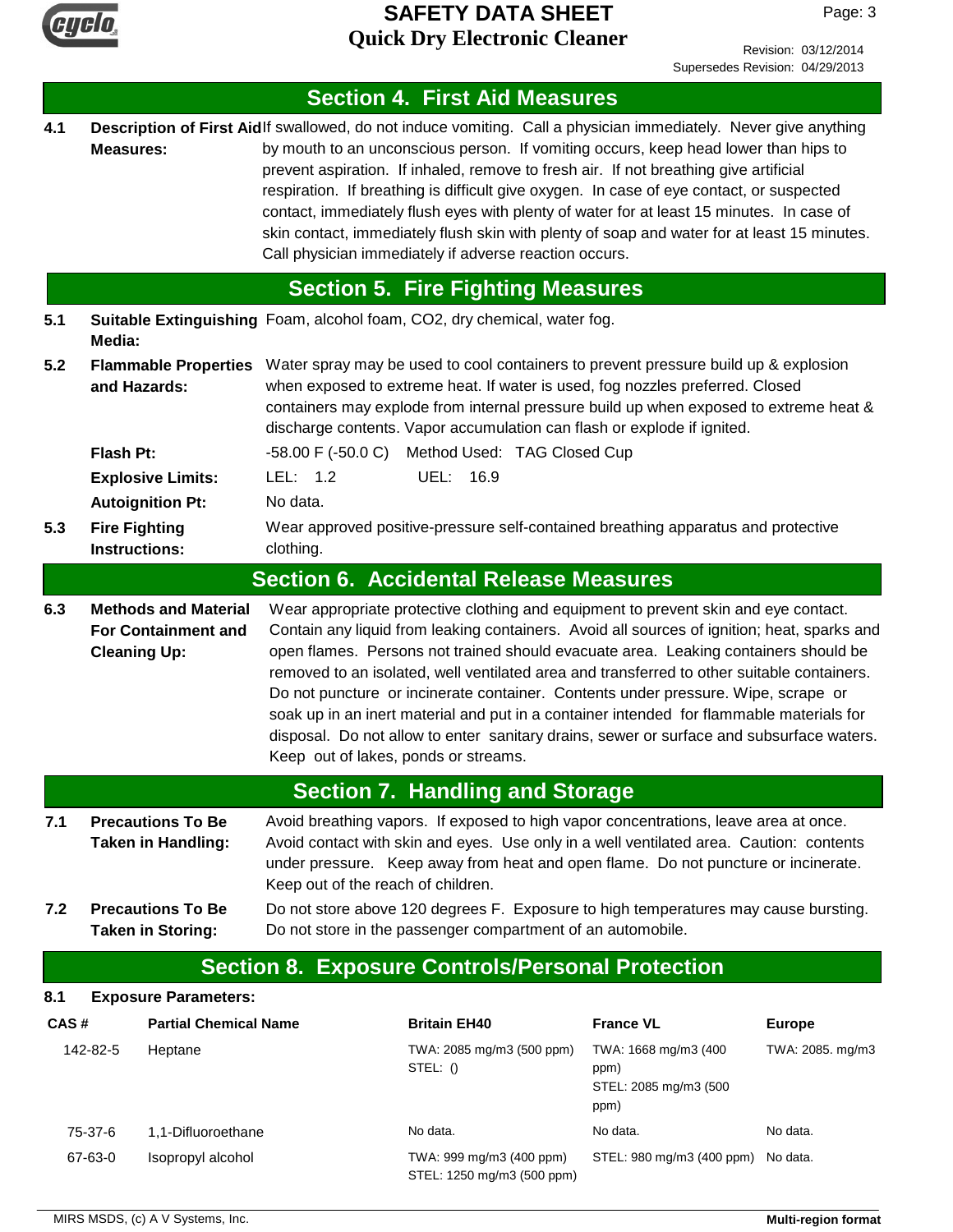

Revision: 03/12/2014 Supersedes Revision: 04/29/2013

| CAS#     | <b>Partial Chemical Name</b> | <b>OSHA TWA</b> | <b>ACGIH TWA</b> | <b>Other Limits</b> |
|----------|------------------------------|-----------------|------------------|---------------------|
| 142-82-5 | Heptane                      | PEL: 500 ppm    | $TLV: 400$ ppm   | No data.            |
| 75-37-6  | 1,1-Difluoroethane           | No data.        | No data.         | No data.            |
| 67-63-0  | Isopropyl alcohol            | PEL: 400 ppm    | TLV: 200 ppm     | No data.            |
|          |                              |                 | STEL: 400 ppm    |                     |

#### **8.2 Exposure Controls:**

**8.2.1 Engineering Controls** None under normal use. Avoid breathing vapors. In restricted areas, use approved chemical/mechanical filters designed to remove a combination of particles & vapor. In confined areas, use approved air line type respirator or hood. Self contained breathing apparatus is required for vapor concentrations above PEL/TLV limits. **(Ventilation etc.):**

#### **8.2.2 Personal protection equipment:**

| <b>Eye Protection:</b>    | Chemical goggles; also wear a face shield if splashing hazard exists.                                  |
|---------------------------|--------------------------------------------------------------------------------------------------------|
| <b>Protective Gloves:</b> | Avoid skin contact. Wear protective clothing and gloves.                                               |
| <b>Other Protective</b>   | Avoid skin contact. Wear protective clothing and gloves.                                               |
| <b>Clothing:</b>          |                                                                                                        |
|                           | Respiratory Equipment None under normal use. Avoid breathing vapors. In restricted areas, use approved |
| (Specify Type):           | chemical/mechanical filters designed to remove a combination of particles & vapor. In                  |
|                           | confined areas, use approved air line type respirator or hood. Self contained breathing                |
|                           |                                                                                                        |

## **Section 9. Physical and Chemical Properties**

apparatus is required for vapor concentrations above PEL/TLV limits.

| 9.1  | <b>Information on Basic Physical and Chemical Properties</b> |                                                 |
|------|--------------------------------------------------------------|-------------------------------------------------|
|      | <b>Physical States:</b>                                      | [ X ] Liquid<br>[ 1Gas<br>[ ] Solid             |
|      | <b>Appearance and Odor:</b>                                  | Colorless to pale yellow liquid with mild odor. |
|      | <b>Melting Point:</b>                                        | NE.                                             |
|      | <b>Boiling Point:</b>                                        | $-13.00$ F ( $-25.0$ C) $-208.00$ F (97.8 C)    |
|      | Flash Pt:                                                    | -58.00 F (-50.0 C) Method Used: TAG Closed Cup  |
|      | <b>Evaporation Rate:</b>                                     | No data.                                        |
|      | <b>Explosive Limits:</b>                                     | LEL: 1.2<br>UEL: 16.9                           |
|      | Vapor Pressure (vs. Air or                                   | No data.                                        |
|      | $mm Hg$ :                                                    |                                                 |
|      | Vapor Density (vs. $Air = 1$ ):                              | No data.                                        |
|      | Specific Gravity (Water $= 1$ ):                             | .74                                             |
|      | <b>Solubility in Water:</b>                                  | <b>NIL</b>                                      |
|      | <b>Autoignition Pt:</b>                                      | No data.                                        |
| 9.2  | <b>Other Information</b>                                     |                                                 |
|      | <b>Percent Volatile:</b>                                     | 75.0 % by weight.                               |
|      |                                                              | <b>Section 10. Stability and Reactivity</b>     |
| 10.1 | <b>Reactivity:</b>                                           | No data available.                              |

|                   | 10.1 Reactivity:                                                               | No data avallable.                                                                                                     |
|-------------------|--------------------------------------------------------------------------------|------------------------------------------------------------------------------------------------------------------------|
| 10.2 <sub>1</sub> | Stability:                                                                     | Unstable [ ]<br>Stable [X]                                                                                             |
| 10.3              | <b>Conditions To Avoid -</b> No data available.<br><b>Hazardous Reactions:</b> |                                                                                                                        |
|                   | <b>Possibility of</b><br><b>Hazardous Reactions:</b>                           | Will occur [ ]<br>Will not occur [X]                                                                                   |
| 10.4              | <b>Conditions To Avoid -</b><br>Instability:                                   | Application to hot surfaces. Storage above 120F. Exposure to open flame.                                               |
| 10.5              | Incompatibility -<br><b>Materials To Avoid:</b>                                | Freshly abraded aluminum surfaces; aluminum; magnesium; zinc powders; chemically<br>active metals such as Na, K or Ca. |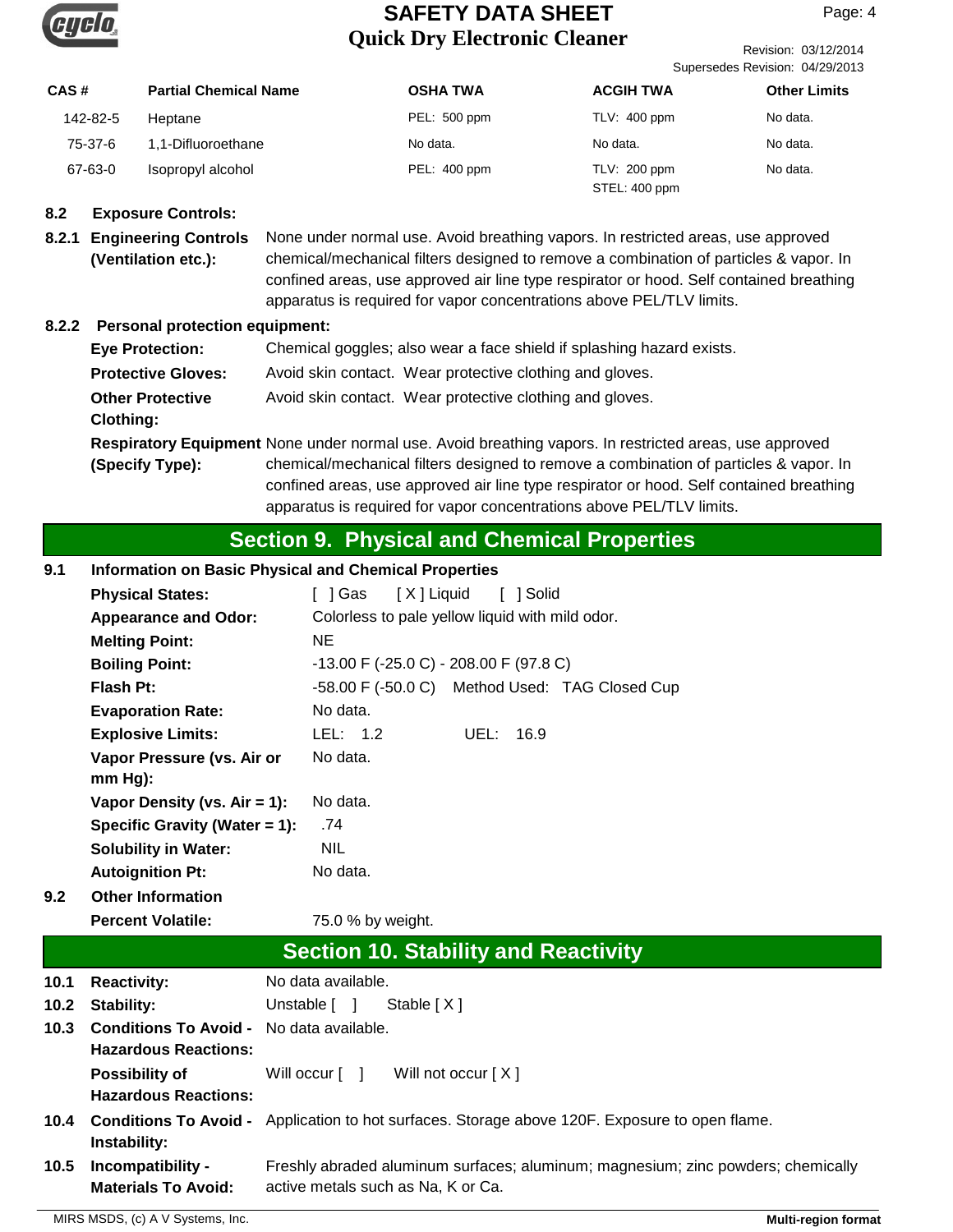

Revision: 03/12/2014 Supersedes Revision: 04/29/2013

| 10.6 | <b>Hazardous</b><br><b>Decomposition Or</b><br><b>Byproducts:</b> | Decomposition fumes may contain on monoxide, carbon dioxide, halogens, halogen<br>acids & possibly carbonyl halides such as phosgene.  |
|------|-------------------------------------------------------------------|----------------------------------------------------------------------------------------------------------------------------------------|
|      |                                                                   | <b>Section 11. Toxicological Information</b>                                                                                           |
| 11.1 | <b>Information on</b><br><b>Toxicological Effects:</b>            | No data available.                                                                                                                     |
|      |                                                                   | CAS# 142-82-5:                                                                                                                         |
|      |                                                                   | Other Studies:, TDLo, Oral, Rat, 60.00 GM/KG, 3 W.                                                                                     |
|      |                                                                   | Results:                                                                                                                               |
|      |                                                                   | Kidney, Ureter, Bladder: Changes in liver weight.<br>- National Technical Information Service, Vol/p/yr: OTS0571116,                   |
|      |                                                                   | Other Studies:, TDLo, Oral, Rat, 260.0 GM/KG, 13 W.<br>Results:                                                                        |
|      |                                                                   | Kidney, Ureter, Bladder: Changes in bladder weight.                                                                                    |
|      |                                                                   | Endocrine: Hypoglycemia.                                                                                                               |
|      |                                                                   | Nutritional and Gross Metabolic: Weight loss or decreased weight gain.                                                                 |
|      |                                                                   | - National Technical Information Service, Vol/p/yr: OTS0571116,                                                                        |
|      |                                                                   | Other Studies:, TCLo, Inhalation, Rat, 4000. PPM, 6 D.<br>Results:                                                                     |
|      |                                                                   | Brain and Coverings: Recordings from specific areas of CNS.                                                                            |
|      |                                                                   | Sense Organs and Special Senses (Nose, Eye, Ear, and Taste): Ear: Changes in<br>cochlear structure or function.                        |
|      |                                                                   | Nutritional and Gross Metabolic: Weight loss or decreased weight gain.                                                                 |
|      |                                                                   | - Pharmacology and Toxicology, Munksgaard International Pub., POB 2148, Copenhagen                                                     |
|      |                                                                   | K Denmark, Vol/p/yr: 76,41, 1995                                                                                                       |
|      |                                                                   | Other Studies:, TDLo, Intraperitoneal, Rat, 9625. MG/KG, 7 D.<br>Results:                                                              |
|      |                                                                   | Liver: Other changes.                                                                                                                  |
|      |                                                                   | Blood: Changes in serum composition (e.g.                                                                                              |
|      |                                                                   | Biochemical: Enzyme inhibition, induction, or change in blood or tissue levels: Multiple<br>enzyme effects.                            |
|      |                                                                   | - Toxicology Letters., Elsevier Science Pub. B.V., POB 211, 1000 AE, Amsterdam 1000<br>AE Netherlands, Vol/p/yr: 14,169, 1982          |
|      |                                                                   | Other Studies:, TDLo, Intraperitoneal, Rat, 8840. MG/KG, 45 D.<br>Results:                                                             |
|      |                                                                   | Liver: Other changes.                                                                                                                  |
|      |                                                                   | Biochemical: Enzyme inhibition, induction, or change in blood or tissue levels:                                                        |
|      |                                                                   | Phosphatases.                                                                                                                          |
|      |                                                                   | Biochemical: Enzyme inhibition, induction, or change in blood or tissue levels: Hepatic                                                |
|      |                                                                   | microsomal mixed oxidase (dealkylation, hydroxylation, etc.)                                                                           |
|      |                                                                   | - JAT, Journal of Applied Toxicology., John Wiley & Sons Ltd., Baffins Lane, Chichester,<br>W.Sussex PO19 1UD UK, Vol/p/yr: 8,81, 1988 |
|      |                                                                   | Acute toxicity, TCLo, Inhalation, Human, 1000. PPM, 6 M.<br>Results:                                                                   |
|      |                                                                   | Behavioral: Hallucinations, distorted perceptions.                                                                                     |
|      |                                                                   | - "U.S. Bureau of Mines Report of Investigation No. 2979," Patty, F.A., and W.P. Yant,<br>1929 Volume, Vol/p/yr: 2979,-, 1929          |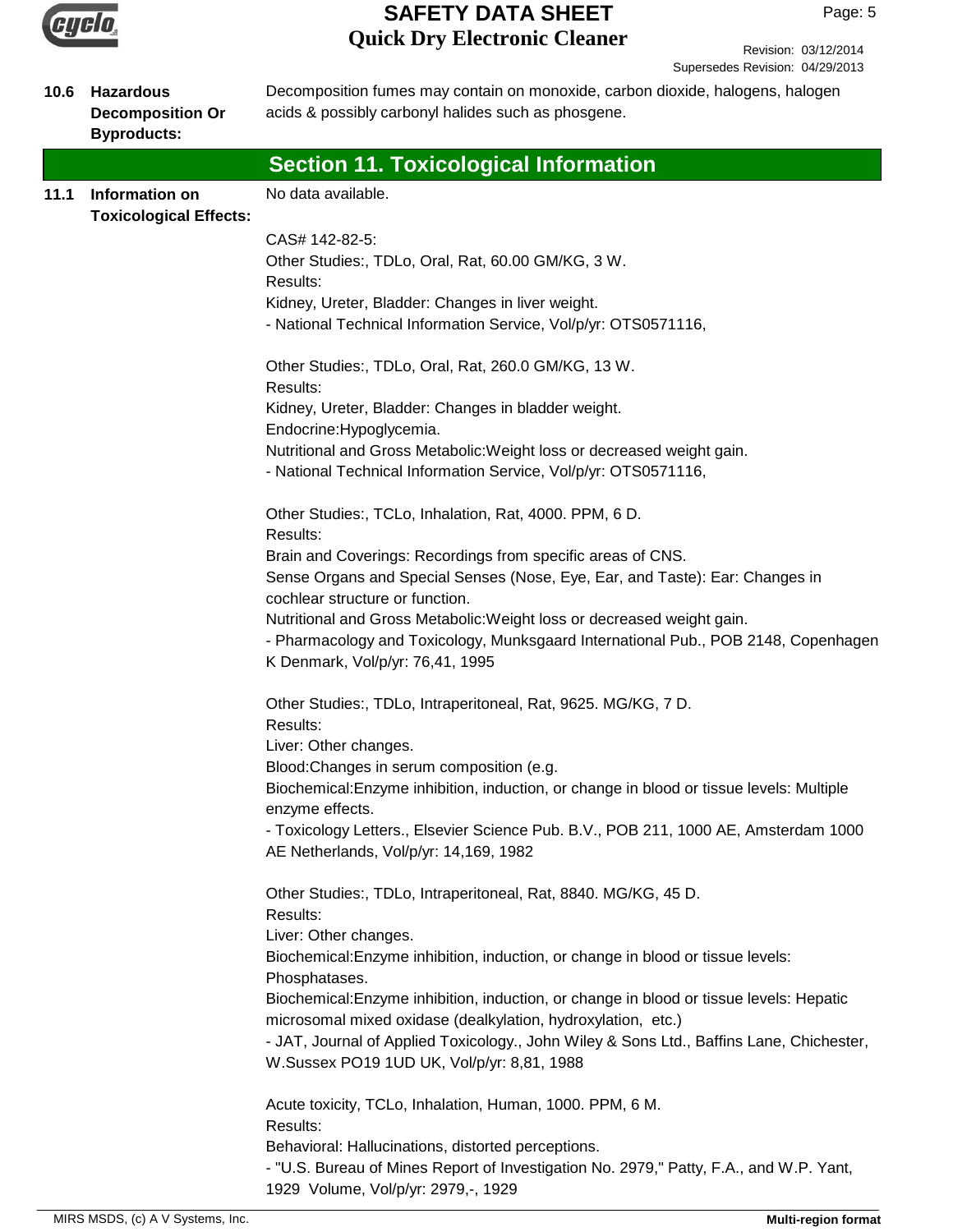

| CAS#     | <b>Hazardous Components (Chemical Name)</b> | <b>NTP</b> | <b>IARC</b> | <b>ACGIH</b> | <b>OSHA</b> |
|----------|---------------------------------------------|------------|-------------|--------------|-------------|
| 142-82-5 | Heptane                                     | n.a.       | n.a.        | n.a.         | n.a.        |
| 75-37-6  | 1,1-Difluoroethane                          | n.a.       | n.a.        | n.a.         | n.a.        |
| 67-63-0  | Isopropyl alcohol                           | n.a.       |             | A4           | n.a.        |

**Section 12. Ecological Information**

| 12.1 | <b>Toxicity:</b> | CAS# 142-82-5:                                                                           |
|------|------------------|------------------------------------------------------------------------------------------|
|      |                  | Effective concentration to 50% of test organisms., Water Flea (Daphnia magna), 82500.    |
|      |                  | UG/L, 96 H, Intoxication,, Water temperature: 28.00 C (82.4 F) C.                        |
|      |                  | Results:                                                                                 |
|      |                  | No observed effect.                                                                      |
|      |                  | - Acute Toxicity of Petroleum Products, Crude Oil and Oil Refinery Effluent on Plankton, |
|      |                  | Benthic Invertebrates and Fish, Das, P.K.M.K., and S.K. Konar, 1988                      |
|      |                  | LC50, Water Flea (Daphnia magna), 50.00 MG/L, 24 H, Intoxication,, Water temperature:    |
|      |                  | 20.00 C (68.0 F) - 22.00 C (71.6 F) C, pH: 7.70, Hardness: 16.00 dH.                     |
|      |                  | Results:                                                                                 |
|      |                  | No observed effect.                                                                      |
|      |                  | - Results of the Damaging Effect of Water Pollutants on Daphnia magna (Befunde der       |
|      |                  | Schadwirkung Wassergefahrdender Stoffe Gegen Daphnia magna), Bringmann, G., and          |
|      |                  | R. Kuhn, 1977                                                                            |
|      |                  | LC50, Western Mosquitofish (Gambusia affinis), adult(s), 4924000. UG/L, 48 H, Mortality, |
|      |                  | Water temperature: 20.00 C (68.0 F) - 27.00 C (80.6 F) C, pH: 8.90.                      |
|      |                  | Results:                                                                                 |
|      |                  | Age Effects.                                                                             |

- Toxicity to Gambusia affinis of Certain Pure Chemicals in Turbid Waters, Wallen, I.E.,

Revision: 03/12/2014

Supersedes Revision: 04/29/2013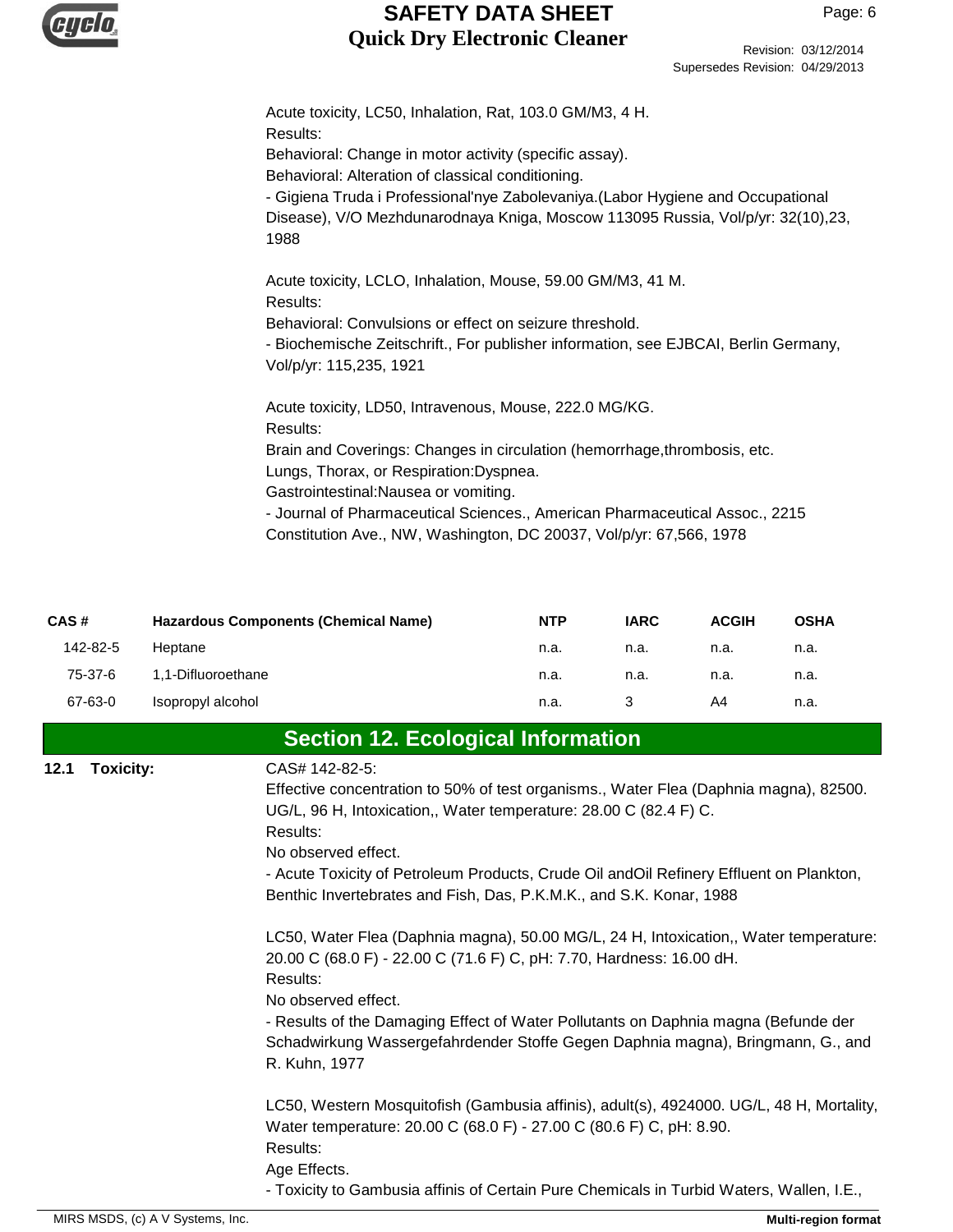

Revision: 03/12/2014 Supersedes Revision: 04/29/2013

W.C. Greer, and R. Lasater, 1957

LC50, Western Mosquitofish (Gambusia affinis), adult(s), 4924000. UG/L, 24 H, Mortality, Water temperature: 20.00 C (68.0 F) - 27.00 C (80.6 F) C, pH: 8.90. Results:

Age Effects.

- Toxicity to Gambusia affinis of Certain Pure Chemicals in Turbid Waters, Wallen, I.E., W.C. Greer, and R. Lasater, 1957

Not reported., Western Mosquitofish (Gambusia affinis), adult(s), 5600000. UG/L, 96 H, Mortality, Water temperature: 20.00 C (68.0 F) - 27.00 C (80.6 F) C, pH: 8.90. Results:

No observed effect.

- Toxicity to Gambusia affinis of Certain Pure Chemicals in Turbid Waters, Wallen, I.E., W.C. Greer, and R. Lasater, 1957

LC50, Western Mosquitofish (Gambusia affinis), adult(s), 4924000. UG/L, 96 H, Mortality, Water temperature: 20.00 C (68.0 F) - 27.00 C (80.6 F) C, pH: 8.90. Results:

No observed effect.

- Toxicity to Gambusia affinis of Certain Pure Chemicals in Turbid Waters, Wallen, I.E., W.C. Greer, and R. Lasater, 1957

Not reported., Coho Salmon,Silver Salmon (Oncorhynchus kisutch), 100000. UG/L, 96 H, Mortality, Water temperature: 8.00 C (46.4 F) C, pH: 8.10.

Results: Age Effects.

- Effects of Some Components of Crude Oil on Young Coho Salmon, Morrow, J.E., R.L. Gritz, and M.P. Kirton, 1975

LC50, Mozambique Tilapia (Oreochromis mossambicus), 375000. UG/L, 96 H, Mortality, Water temperature: 27.80 C (82.0 F) C.

Results:

No observed effect.

- Acute Toxicity of n-Heptane and n-Hexane on Worm and Fish, Ghatak, D.B., M.M. Hossain, and S.K. Konar, 1988

LC50, Midge Family (Chironomidae), larva(e), 838000. UG/L, 96 H, Intoxication,, Water temperature: 28.00 C (82.4 F) C, pH: 7.00, Hardness: 260.00 MG/L. Results:

No observed effect.

- Acute Toxicity of Petroleum Products, Crude Oil andOil Refinery Effluent on Plankton, Benthic Invertebrates and Fish, Das, P.K.M.K., and S.K. Konar, 1988

Effective concentration to 50% of test organisms., Algae (Algae), 1500. UG/L, 8 H, Physiology.

Results:

No observed effect.

- Gulf Underwater Flare Experiment (GUFEX): Effects of Hydrocarbons on Phytoplankton, Brooks, J.M., G.A. Fryxell, D.F. Reid, and W.M. Sackett, 1977

Not reported., Pacific Oyster (Crassostrea gigas), egg(s), 3400000. UG/L, 48 H, Mortality, Water temperature: 20.00 C (68.0 F) - 21.50 C (70.7 F) C.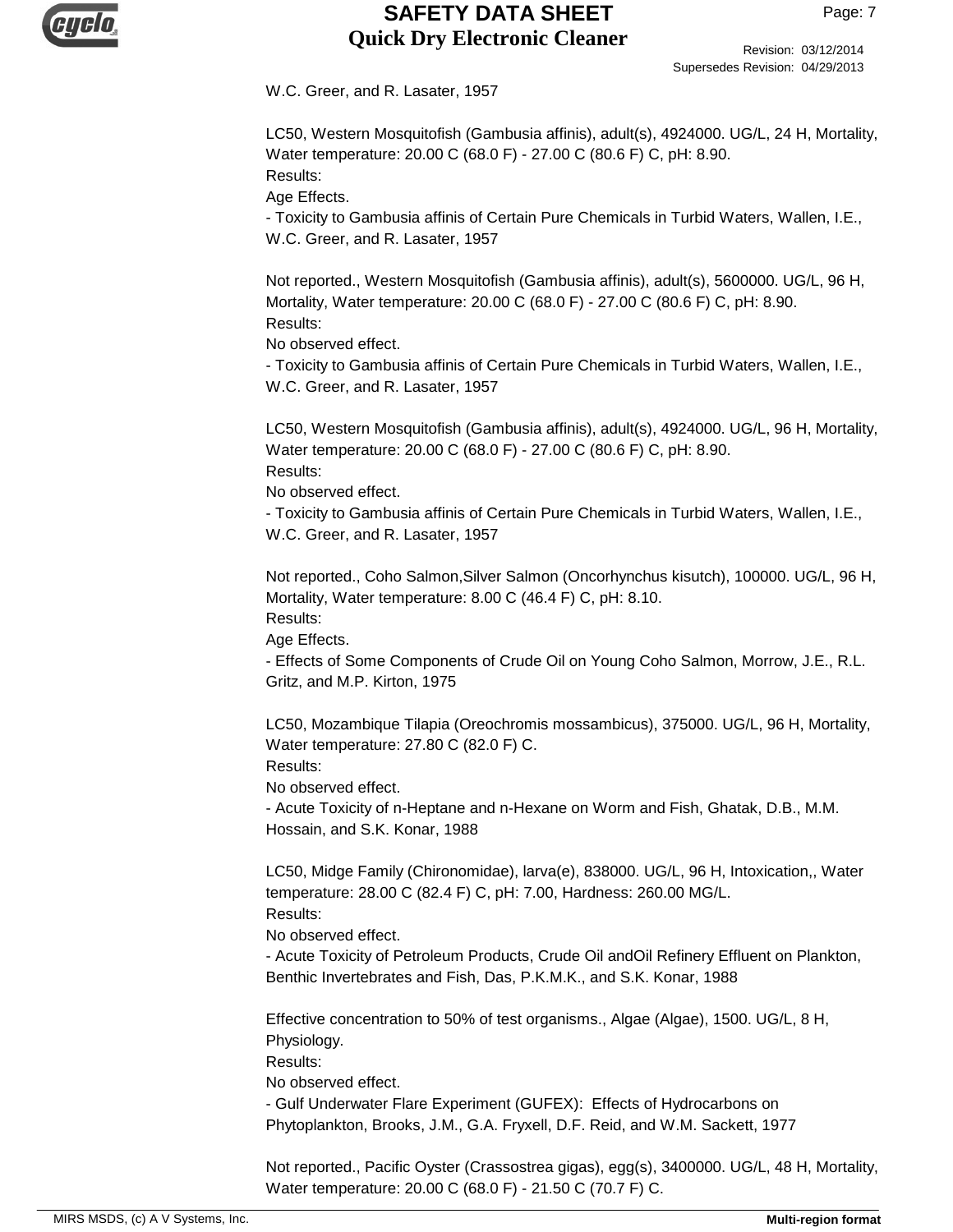

Revision: 03/12/2014 Supersedes Revision: 04/29/2013

#### Results:

No observed effect.

- The Effect of Alaskan Crude Oil and Selected Hydrocarbon Compounds on Embryonic Development of the Pacfic Oyster, Crassostrea gigas, Legore, R.S., 1974

LC50, Oligochaete (Branchiura sowerbyi), 2500000. UG/L, 96 H, Mortality, Water temperature: 27.80 C (82.0 F) C.

Results:

No observed effect.

- Acute Toxicity of n-Heptane and n-Hexane on Worm and Fish, Ghatak, D.B., M.M. Hossain, and S.K. Konar, 1988

Effective concentration to 50% of test organisms., Snail (Viviparus bengalensis), 472000. UG/L, 96 H, Intoxication,, Water temperature: 28.00 C (82.4 F) C. Results:

No observed effect.

- Acute Toxicity of Petroleum Products, Crude Oil andOil Refinery Effluent on Plankton, Benthic Invertebrates and Fish, Das, P.K.M.K., and S.K. Konar, 1988

Lethal concentration to 0% of test organisms., Carp (Leuciscus idus ssp. melanotus), 220.0 MG/L, 48 H, Mortality.

Results:

No observed effect.

- Results of the Investigation of 200 Chemical Compounds for Acute Fish Toxicity with the Golden Orfe Test (Ergebnisse der Untersuchung von 200 Chemischen Verbindungen auf Akute Fischtoxizitat mit dem Goldorfentest), Juhnke, I., and D. Luedemann, 1978

LC50, Carp (Leuciscus idus ssp. melanotus), 270.0 MG/L, 48 H, Mortality. Results:

No observed effect.

- Results of the Investigation of 200 Chemical Compounds for Acute Fish Toxicity with the Golden Orfe Test (Ergebnisse der Untersuchung von 200 Chemischen Verbindungen auf Akute Fischtoxizitat mit dem Goldorfentest), Juhnke, I., and D. Luedemann, 1978

Lethal concentration to 100% of test organisms., Carp (Leuciscus idus ssp. melanotus), 350.0 MG/L, 48 H, Mortality.

Results:

No observed effect.

- Results of the Investigation of 200 Chemical Compounds for Acute Fish Toxicity with the Golden Orfe Test (Ergebnisse der Untersuchung von 200 Chemischen Verbindungen auf Akute Fischtoxizitat mit dem Goldorfentest), Juhnke, I., and D. Luedemann, 1978

Lethal concentration to 0% of test organisms., Carp (Leuciscus idus ssp. melanotus), 1370. MG/L, 48 H, Mortality.

Results:

No observed effect.

- Results of the Investigation of 200 Chemical Compounds for Acute Fish Toxicity with the Golden Orfe Test (Ergebnisse der Untersuchung von 200 Chemischen Verbindungen auf Akute Fischtoxizitat mit dem Goldorfentest), Juhnke, I., and D. Luedemann, 1978

LC50, Carp (Leuciscus idus ssp. melanotus), 2940. MG/L, 48 H, Mortality. Results: No observed effect.

MIRS MSDS, (c) A V Systems, Inc. **Multi-region format Multi-region format Multi-region format**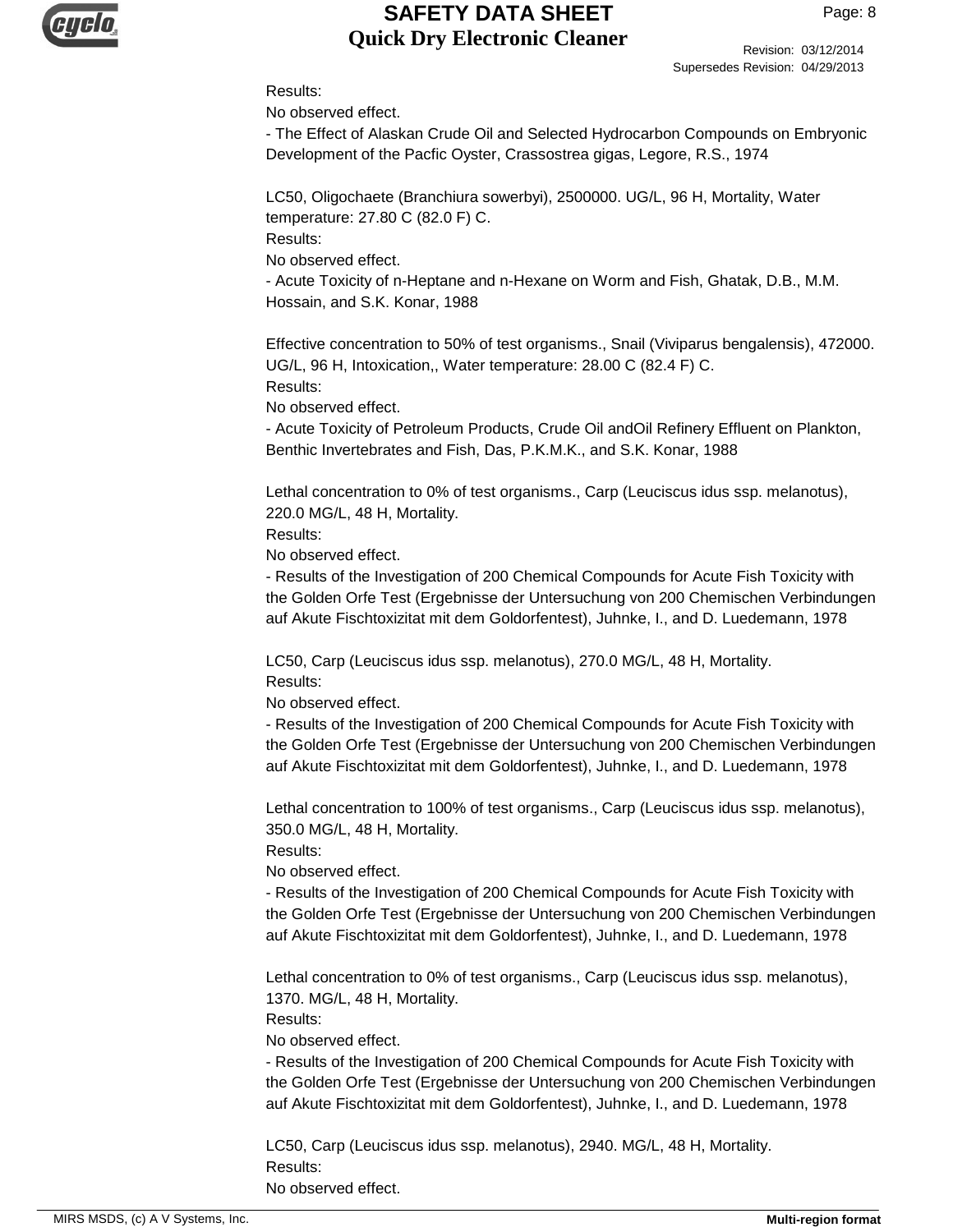

Revision: 03/12/2014 Supersedes Revision: 04/29/2013

- Results of the Investigation of 200 Chemical Compounds for Acute Fish Toxicity with the Golden Orfe Test (Ergebnisse der Untersuchung von 200 Chemischen Verbindungen auf Akute Fischtoxizitat mit dem Goldorfentest), Juhnke, I., and D. Luedemann, 1978

Lethal concentration to 100% of test organisms., Carp (Leuciscus idus ssp. melanotus), 3420. MG/L, 48 H, Mortality.

Results:

No observed effect.

- Results of the Investigation of 200 Chemical Compounds for Acute Fish Toxicity with the Golden Orfe Test (Ergebnisse der Untersuchung von 200 Chemischen Verbindungen auf Akute Fischtoxizitat mit dem Goldorfentest), Juhnke, I., and D. Luedemann, 1978

CAS# 67-63-0:

LC50, Fathead Minnow (Pimephales promelas), juvenile(s), 11830000. UG/L, 1 H, Mortality, Water temperature: 18.00 C (64.4 F) - 22.00 C (71.6 F) C. Results:

No observed effect.

- Acute Toxicity of Selected Organic Compounds to Fathead Minnows, Mattson, V.R., J.W. Arthur, and C.T. Walbridge, 1976

LC50, Fathead Minnow (Pimephales promelas), juvenile(s), 11160000. UG/L, 24 H, Mortality, Water temperature: 18.00 C (64.4 F) - 22.00 C (71.6 F) C. Results:

No observed effect.

- Acute Toxicity of Selected Organic Compounds to Fathead Minnows, Mattson, V.R., J.W. Arthur, and C.T. Walbridge, 1976

LC50, Fathead Minnow (Pimephales promelas), juvenile(s), 11130000. UG/L, 48 H, Mortality, Water temperature: 18.00 C (64.4 F) - 22.00 C (71.6 F) C. Results:

Age Effects.

- Acute Toxicity of Selected Organic Compounds to Fathead Minnows, Mattson, V.R., J.W. Arthur, and C.T. Walbridge, 1976

LC50, Fathead Minnow (Pimephales promelas), juvenile(s), 11130000. UG/L, 72 H, Mortality, Water temperature: 18.00 C (64.4 F) - 22.00 C (71.6 F) C. Results:

Age Effects.

- Acute Toxicity of Selected Organic Compounds to Fathead Minnows, Mattson, V.R., J.W. Arthur, and C.T. Walbridge, 1976

LC50, Fathead Minnow (Pimephales promelas), juvenile(s), 11130000. UG/L, 96 H, Mortality, Water temperature: 18.00 C (64.4 F) - 22.00 C (71.6 F) C. Results: Age Effects.

- Acute Toxicity of Selected Organic Compounds to Fathead Minnows, Mattson, V.R., J.W. Arthur, and C.T. Walbridge, 1976

LC50, Fathead Minnow (Pimephales promelas), 10400000. UG/L, 96 H, Mortality, Water temperature: 24.60 C (76.3 F) C, pH: 7.10, Hardness: 52.50 MG/L. Results:

Affected fish lost equilibrium prior to death.

- Acute Toxicities of Organic Chemicals to Fathead Minnows (Pimephales promelas), Vol.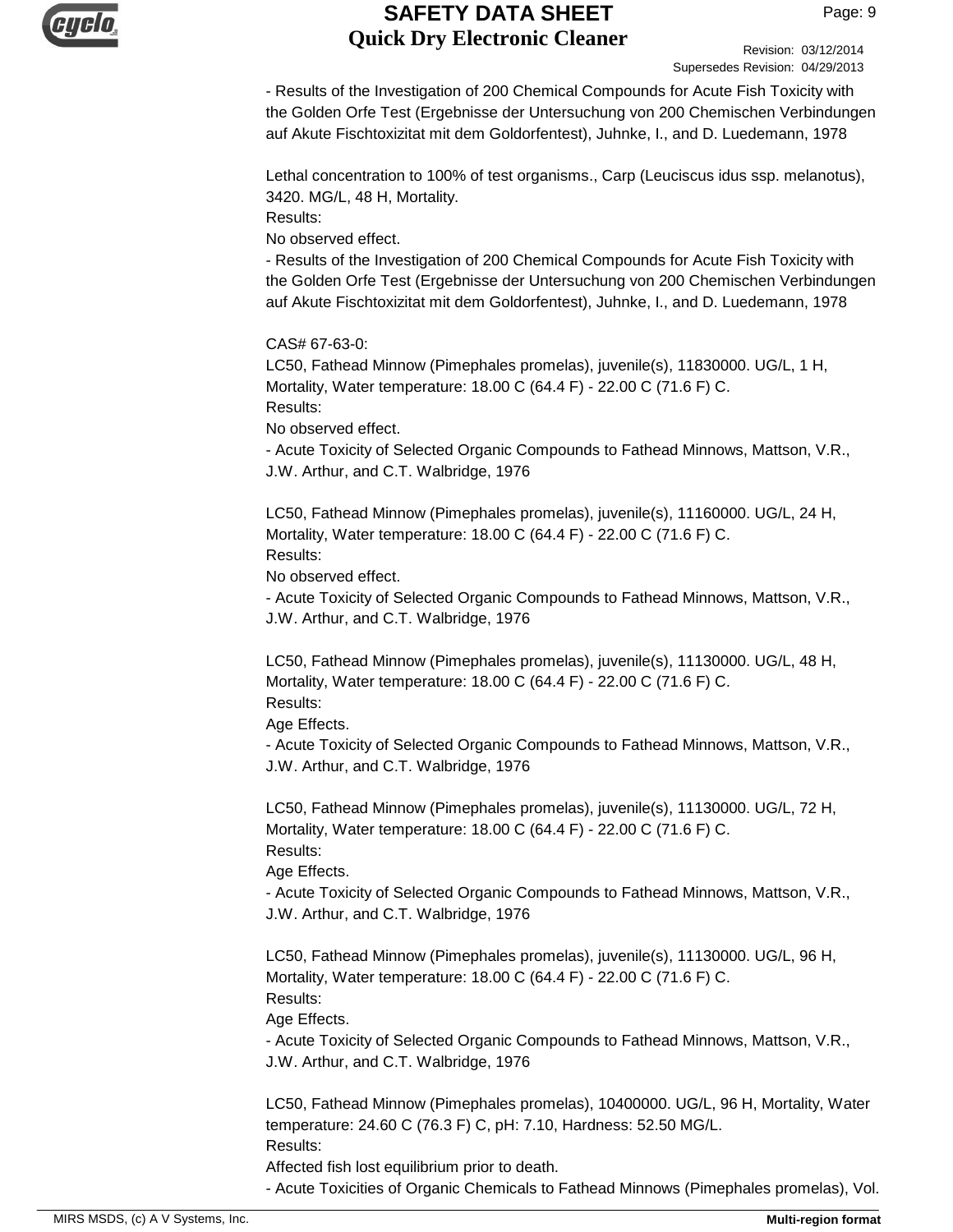

Revision: 03/12/2014 Supersedes Revision: 04/29/2013

1, Brooke, L.T., D.J. Call, D.L. Geiger, and C.E. Northcott, 1984

LC50, Fathead Minnow (Pimephales promelas), 6550000. UG/L, 96 H, Mortality, Water temperature: 24.60 C (76.3 F) C, pH: 7.90, Hardness: 44.00 MG/L. Results:

Affected fish lost equilibrium prior to death.

- Acute Toxicities of Organic Chemicals to Fathead Minnows (Pimephales promelas), Vol. 1, Brooke, L.T., D.J. Call, D.L. Geiger, and C.E. Northcott, 1984

LC50, Fathead Minnow (Pimephales promelas), 9640000. UG/L, 96 H, Mortality, Water temperature: 24.40 C (75.9 F) C, pH: 7.80, Hardness: 48.30 MG/L. Results:

Affected fish lost equilibrium prior to death.

- Acute Toxicities of Organic Chemicals to Fathead Minnows (Pimephales promelas), Vol. 1, Brooke, L.T., D.J. Call, D.L. Geiger, and C.E. Northcott, 1984

LC50, Fathead Minnow (Pimephales promelas), 10600000. UG/L, 24 H, Mortality, Water temperature: 24.00 C (75.2 F) - 25.30 C (77.5 F) C, pH: 7.20, Hardness: 52.70 MG/L. Results:

No observed effect.

- Estimates of "No Effect" Concentrations of Selected Pesticides in Freshwater Organisms, Call, D.J., L.T. Brooke, and N. Ahmad, 1981

LC50, Fathead Minnow (Pimephales promelas), 10400000. UG/L, 48 H, Mortality, Water temperature: 24.00 C (75.2 F) - 25.30 C (77.5 F) C, pH: 7.20, Hardness: 52.70 MG/L. Results:

No observed effect.

- Estimates of "No Effect" Concentrations of Selected Pesticides in Freshwater Organisms, Call, D.J., L.T. Brooke, and N. Ahmad, 1981

Effective concentration to 50% of test organisms., Fathead Minnow (Pimephales promelas), 9380000. UG/L, 24 H, Behavior, Water temperature: 24.00 C (75.2 F) - 25.30 C (77.5 F) C, pH: 7.20, Hardness: 52.70 MG/L.

Results:

No observed effect.

- Estimates of "No Effect" Concentrations of Selected Pesticides in Freshwater Organisms, Call, D.J., L.T. Brooke, and N. Ahmad, 1981

Effective concentration to 50% of test organisms., Fathead Minnow (Pimephales promelas), 10000000. UG/L, 48 H, Behavior, Water temperature: 24.00 C (75.2 F) - 25.30 C (77.5 F) C, pH: 7.20, Hardness: 52.70 MG/L. Results:

No observed effect.

- Estimates of "No Effect" Concentrations of Selected Pesticides in Freshwater Organisms, Call, D.J., L.T. Brooke, and N. Ahmad, 1981

LC50, Bluegill (Lepomis macrochirus), 1400000. UG/L, 24 H, Mortality, Water temperature: 22.00 C (71.6 F) C. Results: No observed effect. - Toxicity of CS-2 Decontamination Products, Wolverton, B.C., D.D. Harrison, and R.C. Voight, 1970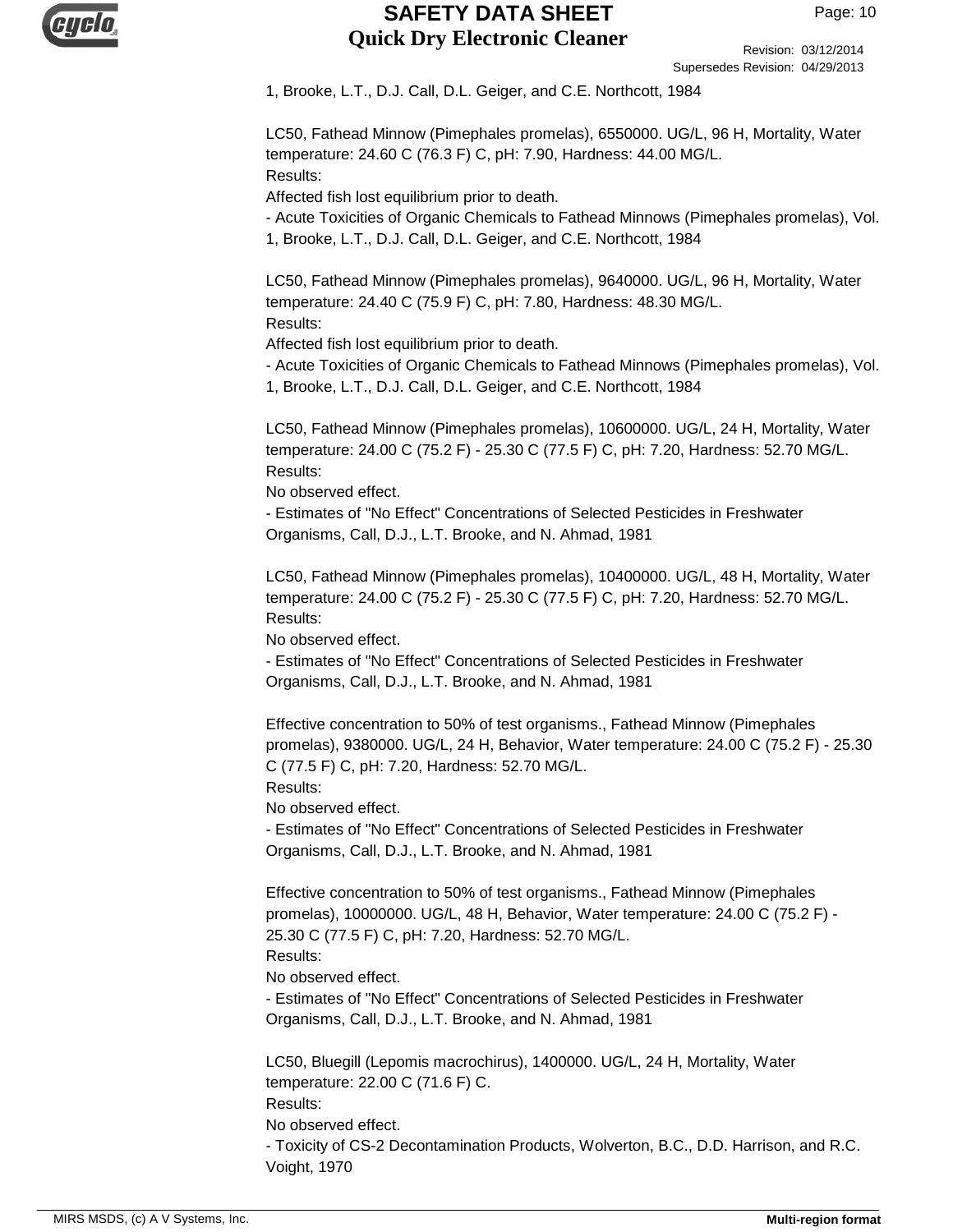

Revision: 03/12/2014 Supersedes Revision: 04/29/2013

LC50, Bluegill (Lepomis macrochirus), 1400000. UG/L, 48 H, Mortality, Water temperature: 22.00 C (71.6 F) C. Results: No observed effect. - Toxicity of CS-2 Decontamination Products, Wolverton, B.C., D.D. Harrison, and R.C. Voight, 1970

LC50, Bluegill (Lepomis macrochirus), 1400000. UG/L, 72 H, Mortality, Water temperature: 22.00 C (71.6 F) C. Results: No observed effect.

- Toxicity of CS-2 Decontamination Products, Wolverton, B.C., D.D. Harrison, and R.C. Voight, 1970

LC50, Bluegill (Lepomis macrochirus), 1400000. UG/L, 96 H, Mortality, Water temperature: 22.00 C (71.6 F) C. Results:

No observed effect.

- Toxicity of CS-2 Decontamination Products, Wolverton, B.C., D.D. Harrison, and R.C. Voight, 1970

Lethal concentration to 0% of test organisms., Bluegill (Lepomis macrochirus), fingerling, 10000000. UG/L, 96 H, Mortality, Water temperature: 19.50 C (67.1 F) - 20.50 C (68.9 F) C.

Results:

No observed effect.

- Behavior of Organic Chemicals in the Aquatic Environment. Part II. - Behavior in Dilute Systems, Buzzell, J.C.,Jr., R.H.F. Young, and D.W. Ryckman, 1968

Not reported., Rainbow Trout (Oncorhynchus mykiss), 4800000. UG/L, 2 - 24 H, Accumulation.

Results:

No observed effect.

- Estimates of "No Effect" Concentrations of Selected Pesticides in Freshwater Organisms, Call, D.J., L.T. Brooke, and N. Ahmad, 1981

Effective concentration to 50% of test organisms., Water Flea (Daphnia magna), 159000. UMOL/L, 24 H, Intoxication,.

Results:

No observed effect.

- Comparative Acute Toxicity of the First 50 Multicentre Evaluation of In Vitro Cytotoxicity Chemicals to Aquatic Non-vertebrates, Calleja, M.C., G. Persoone, and P. Geladi, 1994

Effective concentration to 50% of test organisms., Water Flea (Daphnia magna), neonate, 114.0 MMOL/L, 24 H, Intoxication,, Water temperature: 21.00 C (69.8 F) C, pH: 7.60.

Results:

No observed effect.

- A Comparison of the Toxicity of 50 Reference Chemicals to Freshly Isolated Rainbow Trout Hepatocytes and Daphnia magna, Lilius, H., B. Isomaa, and T. Holmstrom, 1994

LC50, Water Flea (Daphnia magna), 10000. MG/L, 24 H, Intoxication,, Water temperature: 20.00 C (68.0 F) - 22.00 C (71.6 F) C, pH: 7.70, Hardness: 16.00 dH.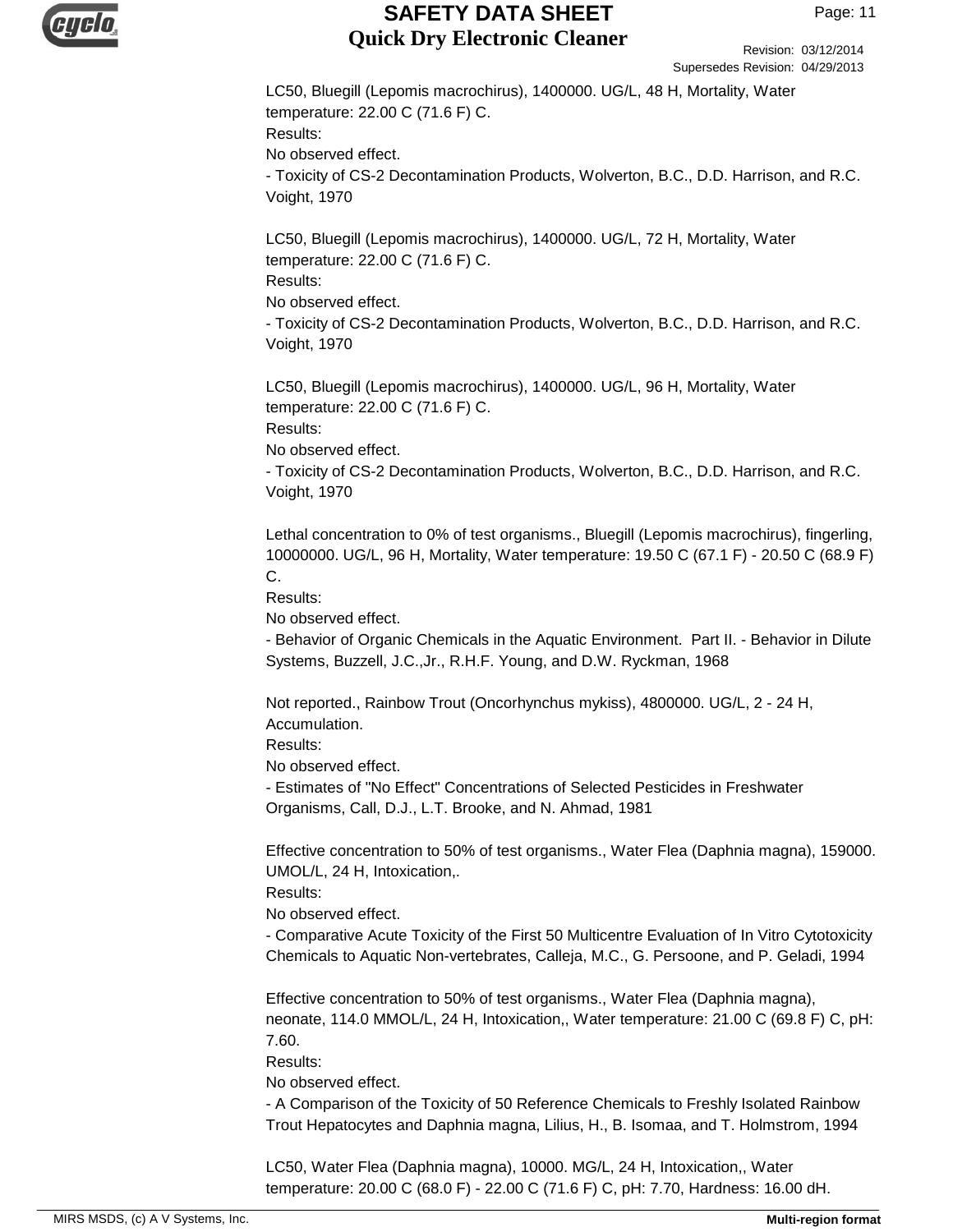

Revision: 03/12/2014 Supersedes Revision: 04/29/2013

#### Results:

No observed effect.

- Results of the Damaging Effect of Water Pollutants on Daphnia magna (Befunde der Schadwirkung Wassergefahrdender Stoffe Gegen Daphnia magna), Bringmann, G., and R. Kuhn, 1977

Lethal concentration to 0% of test organisms., Water Flea (Daphnia magna), 5000. MG/L, 24 H, Intoxication,, Water temperature: 20.00 C (68.0 F) - 22.00 C (71.6 F) C, pH: 7.70, Hardness: 16.00 dH.

Results:

No observed effect.

- Results of the Damaging Effect of Water Pollutants on Daphnia magna (Befunde der Schadwirkung Wassergefahrdender Stoffe Gegen Daphnia magna), Bringmann, G., and R. Kuhn, 1977

Effective concentration to 0% of test organisms., Water Flea (Daphnia magna), 5102. MG/L, 24 H, Behavior, pH: =8.00.

Results:

No observed effect.

- Results of Toxic Action of Water Pollutants on Daphnia magna Straus Tested by an Improved Standardized Procedure, Bringmann, G., and R. Kuehn, 1982

Effective concentration to 50% of test organisms., Water Flea (Daphnia magna), 9714. MG/L, 24 H, Behavior, pH: =8.00.

Results:

No observed effect.

- Results of Toxic Action of Water Pollutants on Daphnia magna Straus Tested by an Improved Standardized Procedure, Bringmann, G., and R. Kuehn, 1982

Effective concentration to 100% of test organisms., Water Flea (Daphnia magna), 10000. MG/L, 24 H, Behavior, pH: =8.00.

Results:

No observed effect.

- Results of Toxic Action of Water Pollutants on Daphnia magna Straus Tested by an Improved Standardized Procedure, Bringmann, G., and R. Kuehn, 1982

Effective concentration to 50% of test organisms., Water Flea (Daphnia pulex), 174.27 MMOL/L, 24 H, Intoxication,, Water temperature: 20.00 C (68.0 F) C, pH: 7.60. Results:

No observed effect.

- A Comparison of the Toxicity of 30 Reference Chemicals to Daphnia magna and Daphnia pulex, Lilius, H., T. Hastbacka, and B. Isomaa, 1995

LC50, Common Shrimp, Sand Shrimp (Crangon crangon), 1400000. UG/L, 48 H, Mortality.

Results:

No observed effect.

- Toxicity of Oil-Sinking Agents, Blackman, R.A.A., 1974

LC50, Common Shrimp, Sand Shrimp (Crangon crangon), 1150000. UG/L, 96 H, Mortality. Results: No observed effect.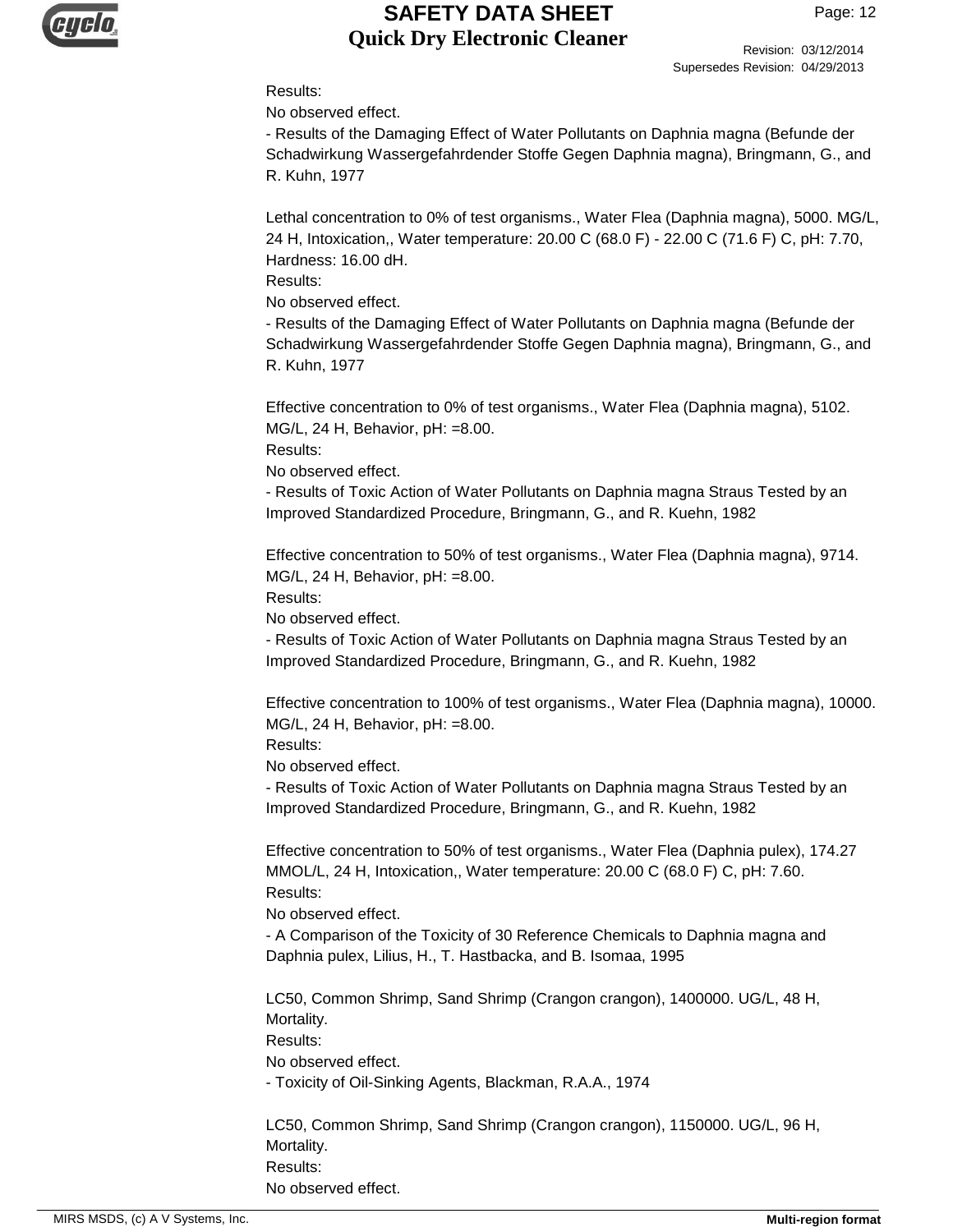

Revision: 03/12/2014 Supersedes Revision: 04/29/2013

- Toxicity of Oil-Sinking Agents, Blackman, R.A.A., 1974

LC50, Harlequinfish, Red Rasbora (Rasbora heteromorpha), 7100000. UG/L, 24 H, Mortality, Water temperature: 20.00 C (68.0 F) C, pH: 8.10, Hardness: 20.00 MG/L. Results:

Affected fish swam at or near surface.

Affected fish lost equilibrium prior to death.

- Acute Toxicity of 102 Pesticides and Miscellaneous Substances to Fish, Tooby, T.E., P.A. Hursey, and J.S. Alabaster, 1975

LC50, Harlequinfish, Red Rasbora (Rasbora heteromorpha), 4900000. UG/L, 48 H, Mortality, Water temperature: 20.00 C (68.0 F) C, pH: 8.10, Hardness: 20.00 MG/L. Results:

Affected fish lost equilibrium prior to death.

- Acute Toxicity of 102 Pesticides and Miscellaneous Substances to Fish, Tooby, T.E., P.A. Hursey, and J.S. Alabaster, 1975

LC50, Harlequinfish, Red Rasbora (Rasbora heteromorpha), 4200000. UG/L, 96 H, Mortality, Water temperature: 20.00 C (68.0 F) C, pH: 8.10, Hardness: 20.00 MG/L. Results:

Affected fish stopped schooling behavior.

Affected fish became hyperactive.

No loss of equilibrium observed.

- Acute Toxicity of 102 Pesticides and Miscellaneous Substances to Fish, Tooby, T.E., P.A. Hursey, and J.S. Alabaster, 1975

LC50, Western Mosquitofish (Gambusia affinis), 1400000. UG/L, 24 H, Mortality, Water temperature: 22.00 C (71.6 F) C.

Results:

No observed effect.

- Toxicity of CS-2 Decontamination Products, Wolverton, B.C., D.D. Harrison, and R.C. Voight, 1970

LC50, Western Mosquitofish (Gambusia affinis), 1400000. UG/L, 48 H, Mortality, Water temperature: 22.00 C (71.6 F) C.

Results:

No observed effect.

- Toxicity of CS-2 Decontamination Products, Wolverton, B.C., D.D. Harrison, and R.C. Voight, 1970

LC50, Western Mosquitofish (Gambusia affinis), 1400000. UG/L, 72 H, Mortality, Water temperature: 22.00 C (71.6 F) C.

Results:

No observed effect.

- Toxicity of CS-2 Decontamination Products, Wolverton, B.C., D.D. Harrison, and R.C. Voight, 1970

LC50, Western Mosquitofish (Gambusia affinis), 1400000. UG/L, 96 H, Mortality, Water temperature: 22.00 C (71.6 F) C.

Results:

No observed effect.

- Toxicity of CS-2 Decontamination Products, Wolverton, B.C., D.D. Harrison, and R.C. Voight, 1970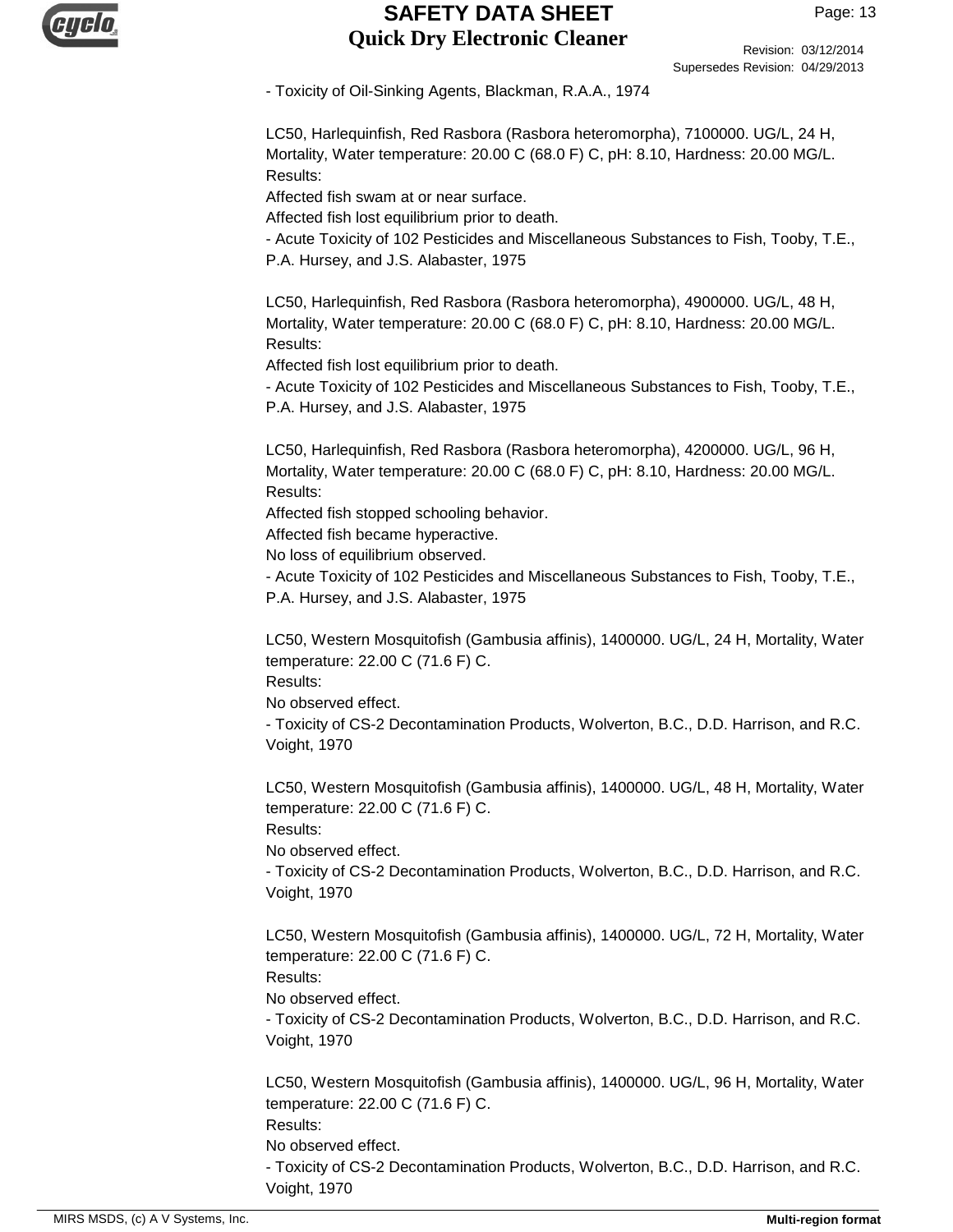

Revision: 03/12/2014 Supersedes Revision: 04/29/2013

Lethal concentration to 0% of test organisms., Creek Chub (Semotilus atromaculatus), 900000. UG/L, 24 H, Mortality, Water temperature: 15.00 C (59.0 F) - 21.00 C (69.8 F) C, pH: 8.30, Hardness: 98.00 MG/L.

Results:

No observed effect.

- Appraisal of a Chemical Waste Problem by Fish Toxicity Tests, Gillette, L.A., D.L. Miller, and H.E. Redman, 1952

Lethal concentration to 100% of test organisms., Creek Chub (Semotilus atromaculatus), 1100000. UG/L, 24 H, Mortality, Water temperature: 15.00 C (59.0 F) - 21.00 C (69.8 F) C, pH: 8.30, Hardness: 98.00 MG/L.

Results:

No observed effect.

- Appraisal of a Chemical Waste Problem by Fish Toxicity Tests, Gillette, L.A., D.L. Miller, and H.E. Redman, 1952

LC50, Goldfish (Carassius auratus), 5000000. UG/L, 24 H, Mortality, Water temperature: 20.00 C (68.0 F) C, pH: 7.00.

Results:

No observed effect.

- The Acute Toxicity of Some Petrochemicals to Goldfish, Bridie, A.L., C.J.M. Wolff, and M. Winter, 1979

LC50, Yellow Fever Mosquito (Aedes aegypti), larva(e), 3.200 % V/V, 4 H, Mortality, Water temperature: 22.00 C (71.6 F) - 24.00 C (75.2 F) C.

Results:

Age Effects.

- Relative Toxicity of Organic Solvents to Aedes aegypti Larvae, Kramer, V.C., D.J. Schnell, and K.W. Nickerson, 1983

Not reported., Cryptomonad (Chilomonas paramecium), 104000. UG/L, 48 H, Population, Water temperature: 20.00 C (68.0 F) C, pH: 6.90.

Results:

No observed effect.

- Determination of the Biological Effect From Water Pollutants to Protozoa. III. Saprozoic Flagellates (Bestimmung der Biologischen Schadwirkung Wassergefahrdender Stoffe Gegen Protozoen III. Saprozoische Flagellaten), Bringmann, G., R. Kuhn, and A. Winter, 1980

Not reported., Cryptomonad (Chilomonas paramecium), 104000. UG/L, Population. Results:

Affected fish stopped schooling behavior.

Affected fish became hyperactive.

No loss of equilibrium observed.

- Comparison of the Effect of Toxic Substances on the Flagellate Organisms Such as Ciliates and the Holozoic Bacteria-Devouring Organisms Such as Saprozoic Protozoans (Vergleich der Wirkung von Schadstoffen auf Flagellate, Bringmann, G., and R. Kuhn, 1981

Not reported., Green Algae (Chlorella sp.), 79000. UG/L, 11 - 20 D, Population. Results: No observed effect.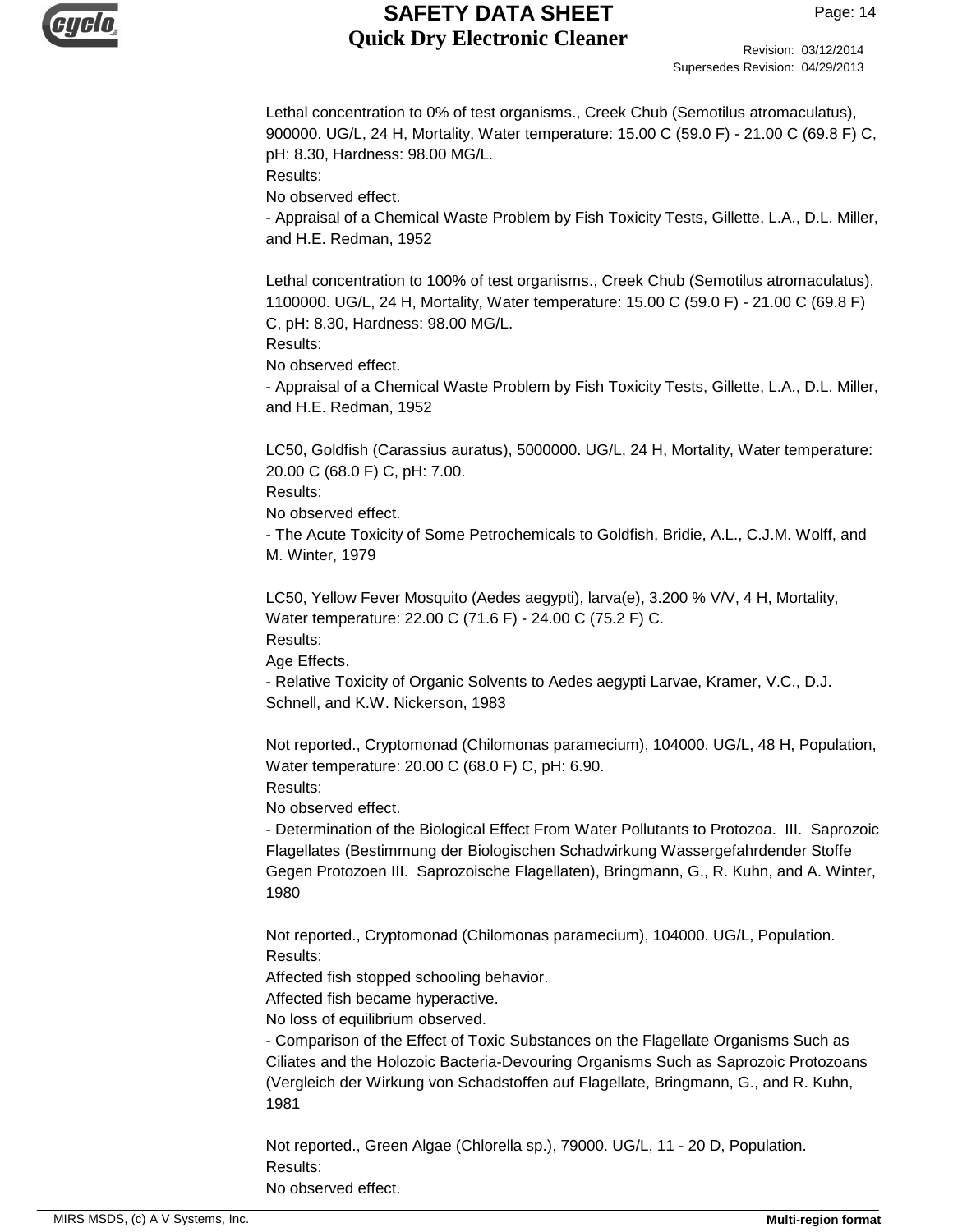

Revision: 03/12/2014 Supersedes Revision: 04/29/2013

- Naturally Occurring Organic Compounds and Algal Growth in a Eutrophic Lake, Adams, V.D., R.R. Renk, P.A. Cowan, and D.B. Porcella, 1975

Not reported., Green Algae (Chlamydomonas reinhardtii), 79000. UG/L, 11 - 17 D, Population. Results:

No observed effect.

- Naturally Occurring Organic Compounds and Algal Growth in a Eutrophic Lake, Adams, V.D., R.R. Renk, P.A. Cowan, and D.B. Porcella, 1975

LC50, Rotifer (Brachionus plicatilis), Post-hatch, 519000. UMOL/L, 24 H, Mortality, Water temperature: 25.00 C (77.0 F) C.

Results:

Affected fish lost equilibrium prior to death.

- Cyst-Based Toxicity Tests. IV. The Potential of Ecotoxicological Tests for the Prediction of Acute Toxicity in Man as Evaluated on the First Ten Chemicals of the MEIC Programme, Calleja, M.C., and G. Persoone, 1992

LC50, Brine Shrimp (Artemia salina), nauplii, 10000000. UG/L, 24 H, Mortality, Water temperature: 24.00 C (75.2 F) C.

Results:

No observed effect.

- Brine Shrimp Bioassay and Seawater BOD of Petrochemicals, Price, K.S., G.T. Waggy, and R.A. Conway, 1974

LC50, Brine Shrimp (Artemia salina), 278000. UMOL/L, 24 H, Mortality. Results:

No observed effect.

- Comparative Acute Toxicity of the First 50 Multicentre Evaluation of In Vitro Cytotoxicity Chemicals to Aquatic Non-vertebrates, Calleja, M.C., G. Persoone, and P. Geladi, 1994

LC50, Brine Shrimp (Artemia salina), larva(e), 278000. UMOL/L, 24 H, Mortality. Results:

Affected fish lost equilibrium prior to death.

- Cyst-Based Toxicity Tests. IV. The Potential of Ecotoxicological Tests for the Prediction of Acute Toxicity in Man as Evaluated on the First Ten Chemicals of the MEIC Programme, Calleja, M.C., and G. Persoone, 1992

Not reported., Algae (Algae), 79000. UG/L, 11 - 14 D, Population. Results:

No observed effect.

- Naturally Occurring Organic Compounds and Algal Growth in a Eutrophic Lake, Adams, V.D., R.R. Renk, P.A. Cowan, and D.B. Porcella, 1975

Inhibition concentration to 50% of test organisms, Ciliate (Tetrahymena pyriformis), 97.06 MMOL/L, 2 D, Population.

Results:

No observed effect.

- Structure-Toxicity Relationships for Unsaturated Alcohols to Tetrahymena pyriformis: C5 and C6 Analogs and Primary Propargylic Alcohols, Schultz, T.W., and M. Tichy, 1993

Not reported., Ciliate (Tetrahymena pyriformis), 1.000 M, 1 M, Intoxication,. Results: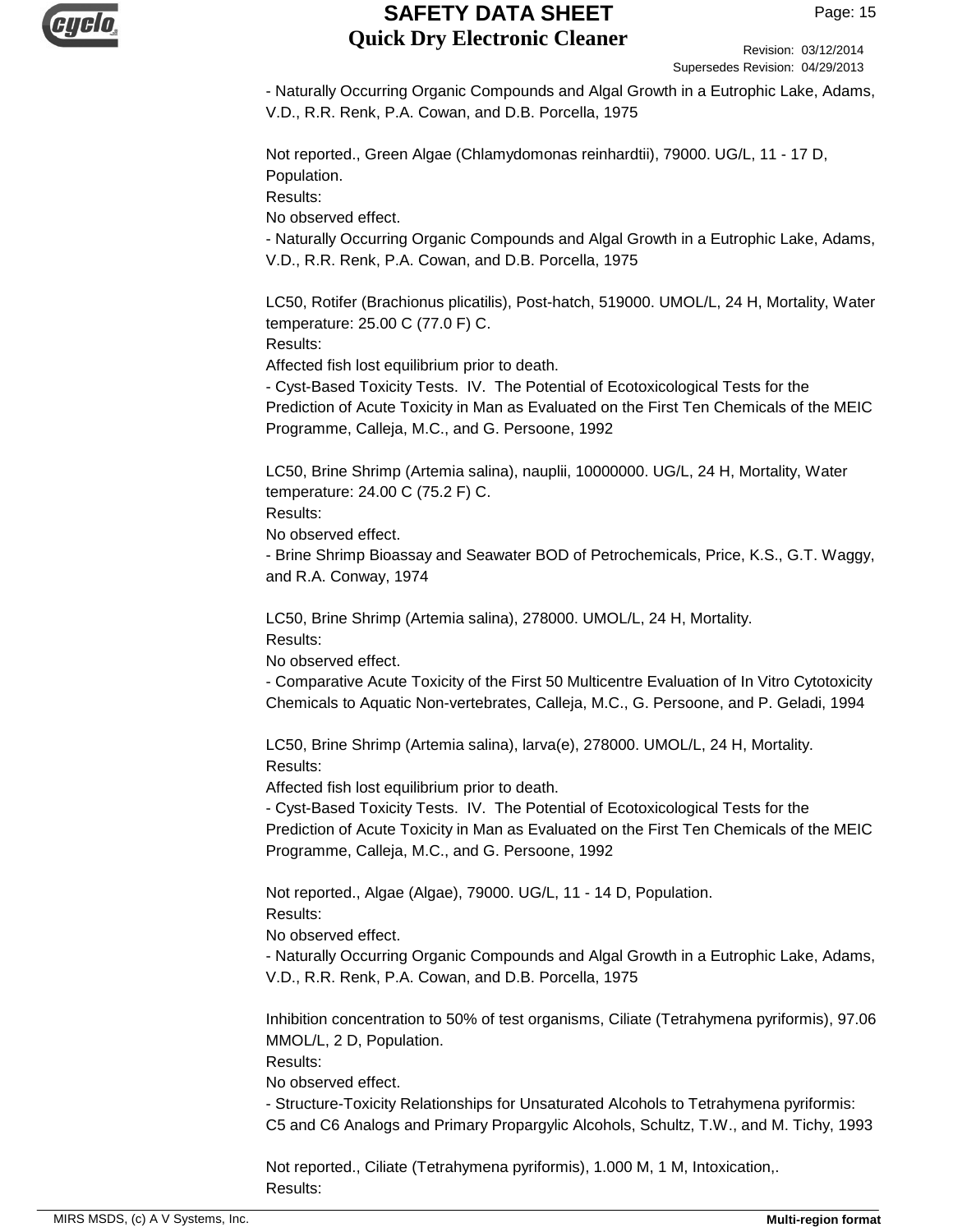

Revision: 03/12/2014 Supersedes Revision: 04/29/2013

#### Age Effects.

- Computerized In Vitro Test for Chemical Toxicity Based on Tetrahymena Swimming Patterns, Noever, D.A., H.C. Matsos, R.J. Cronise, L.L. Looger, R.A. Relwani, and J.U. Johnson, 1994

Not reported., Green Algae (Scenedesmus quadricauda), 1800000. UG/L, Population, Water temperature: 27.00 C (80.6 F) C, pH: 7.00.

Results:

No observed effect.

- Limiting Values for the Damaging Action of Water Pollutants to Bacteria (Pseudomonas putida) and Green Algae (Scenedesmus quadricauda) in the Cell Multiplication Inhibition Test, Bringmann, G., and R. Kuhn, 1977

Not reported., Green Algae (Scenedesmus quadricauda), 1800000. UG/L, 7 D, Population, Water temperature: 27.00 C (80.6 F) C. Results:

Affected fish swam at or near surface.

Affected fish lost equilibrium prior to death.

- Comparison of the Toxicity Thresholds of Water Pollutants to Bacteria, Algae, and Protozoa in the Cell Multiplication Inhibition Test, Bringmann, G., and R. Kuhn, 1980

Not reported., Green Algae (Scenedesmus quadricauda), 1800000. UG/L, 8 D, Population, Water temperature: 27.00 C (80.6 F) C.

Results:

Affected fish stopped schooling behavior.

Affected fish swam at or near surface.

- Testing of Substances for Their Toxicity Threshold: Model Organisms Microcystis (Diplocystis) aeruginosa and Scenedesmus quadricauda, Bringmann, G., and R. Kuhn, 1978

Not reported., Green Algae (Scenedesmus quadricauda), 1800000. UG/L, Population. Results:

No observed effect.

- Comparison of Toxic Limiting Concentrations of Water Contaminants Toward Bacteria, Algae and Protozoa in the Cell-Growth Inhibition Test (Vergleich der Toxischen Grenzkonzentrationen Wassergefahrdender Stoffe Gegen Bakte, Bringmann, G., and R. Kuhn, 1979

Effective concentration to {0} % of test organisms, Green Algae (Scenedesmus quadricauda), 1800000. UG/L, Population.

Results:

No observed effect.

- Limiting Values for the Noxious Effects of Water Pollutant Material to Blue Algae (Microcystis aeruginosa) and Green Algae (Scenedesmus quadricauda) in Cell Propagation Inhibition Tests (Grenzwerte der Schadwirkung Wasse, Bringmann, G., and R. Kuhn, 1978

LC50, Fairy Shrimp (Streptocephalus proboscideus), 193000. UMOL/L, 24 H, Mortality. Results:

No observed effect.

- Comparative Acute Toxicity of the First 50 Multicentre Evaluation of In Vitro Cytotoxicity Chemicals to Aquatic Non-vertebrates, Calleja, M.C., G. Persoone, and P. Geladi, 1994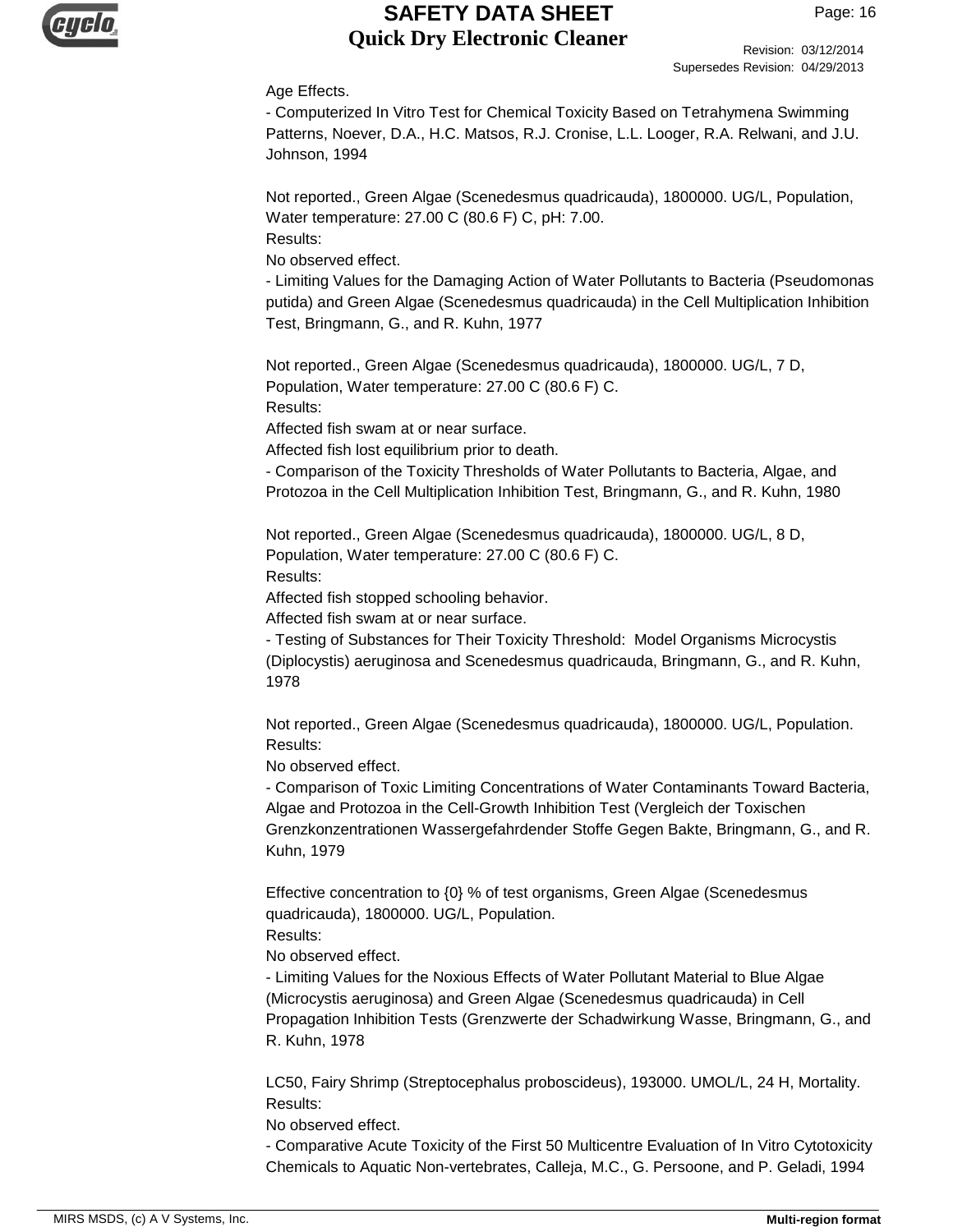

Revision: 03/12/2014 Supersedes Revision: 04/29/2013

LC50, Fairy Shrimp (Streptocephalus proboscideus), larva(e), 193000. UMOL/L, 24 H, Mortality, Water temperature: 25.00 C (77.0 F) C. Results:

No observed effect.

- Cyst-Based Toxicity Tests. IV. The Potential of Ecotoxicological Tests for the Prediction of Acute Toxicity in Man as Evaluated on the First Ten Chemicals of the MEIC Programme, Calleja, M.C., and G. Persoone, 1992

LC50, Midge (Chironomus riparius), larva(e), 12500000. UG/L, 48 H, Mortality, Water temperature: 21.00 C (69.8 F) C, pH: 8.20, Hardness: 210.00 MG/L. Results:

No observed effect.

- A QSAR for Base-Line Toxicity to the Midge Chironomus riparius, Roghair, C.J., A. Buijze, E.S.E. Yedema, and J.L.M. Hermens, 1994

Effective concentration to  ${0}$  % of test organisms, Midge (Chironomus riparius), larva(e), 3000000. UG/L, 48 H, Mortality, Water temperature: 21.00 C (69.8 F) C, pH: 8.20, Hardness: 210.00 MG/L.

Results:

No observed effect.

- A QSAR for Base-Line Toxicity to the Midge Chironomus riparius, Roghair, C.J., A. Buijze, E.S.E. Yedema, and J.L.M. Hermens, 1994

Effective concentration to {0} % of test organisms, Midge (Chironomus riparius), larva(e), 18000000. UG/L, 48 H, Mortality, Water temperature: 21.00 C (69.8 F) C, pH: 8.20, Hardness: 210.00 MG/L.

Results:

No observed effect.

- A QSAR for Base-Line Toxicity to the Midge Chironomus riparius, Roghair, C.J., A. Buijze, E.S.E. Yedema, and J.L.M. Hermens, 1994

Not reported., Flagellate Euglenoid (Entosiphon sulcatum), 4930000. UG/L, 72 H, Population, Water temperature: 25.00 C (77.0 F) C.

Results:

Affected fish lost equilibrium prior to death.

- Comparison of the Toxicity Thresholds of Water Pollutants to Bacteria, Algae, and Protozoa in the Cell Multiplication Inhibition Test, Bringmann, G., and R. Kuhn, 1980

Not reported., Flagellate Euglenoid (Entosiphon sulcatum), 4930000. UG/L, 72 H, Population, Water temperature: 25.00 C (77.0 F) C, pH: 6.90. Results:

No observed effect.

- Investigation of Biological Harmful Effects of Chemical Substances Which are Classified as Dangerous for Water on Protozoa, Bringmann, G., 1978

Not reported., Flagellate Euglenoid (Entosiphon sulcatum), 4930000. UG/L, Population. Results:

No observed effect.

- Comparison of the Effect of Toxic Substances on the Flagellate Organisms Such as Ciliates and the Holozoic Bacteria-Devouring Organisms Such as Saprozoic Protozoans (Vergleich der Wirkung von Schadstoffen auf Flagellate, Bringmann, G., and R. Kuhn, 1981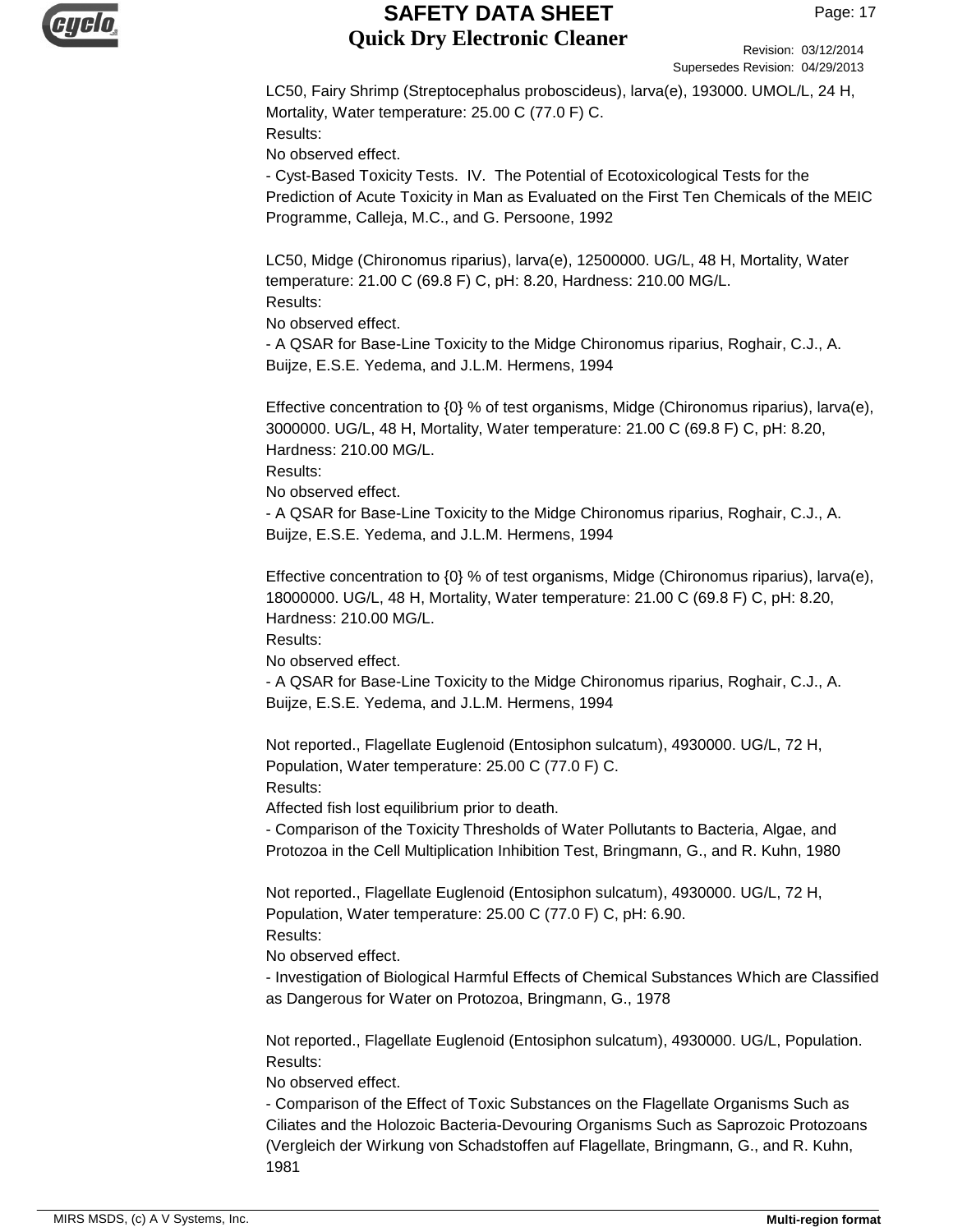

Revision: 03/12/2014 Supersedes Revision: 04/29/2013

Not reported., Flagellate Euglenoid (Entosiphon sulcatum), 4930000. UG/L, Population. Results:

No observed effect.

- Comparison of Toxic Limiting Concentrations of Water Contaminants Toward Bacteria, Algae and Protozoa in the Cell-Growth Inhibition Test (Vergleich der Toxischen Grenzkonzentrationen Wassergefahrdender Stoffe Gegen Bakte, Bringmann, G., and R. Kuhn, 1979

Not reported., Blue-Green Algae (Anacystis aeruginosa), 1000000. UG/L, 8 D, Population, Water temperature: 27.00 C (80.6 F) C. Results:

Age Effects.

- Testing of Substances for Their Toxicity Threshold: Model Organisms Microcystis (Diplocystis) aeruginosa and Scenedesmus quadricauda, Bringmann, G., and R. Kuhn, 1978

LC50, Rotifer (Brachionus calyciflorus), 476000. UMOL/L, 24 H, Mortality. Results:

No observed effect.

- Comparative Acute Toxicity of the First 50 Multicentre Evaluation of In Vitro Cytotoxicity Chemicals to Aquatic Non-vertebrates, Calleja, M.C., G. Persoone, and P. Geladi, 1994

LC50, Rotifer (Brachionus calyciflorus), Post-hatch, 476000. UMOL/L, 24 H, Mortality, Water temperature: 25.00 C (77.0 F) C.

Results:

Affected fish lost equilibrium prior to death.

- Cyst-Based Toxicity Tests. IV. The Potential of Ecotoxicological Tests for the Prediction of Acute Toxicity in Man as Evaluated on the First Ten Chemicals of the MEIC Programme, Calleja, M.C., and G. Persoone, 1992

Effective concentration to 50% of test organisms., Inflated Duckweed (Lemna gibba), 75.54 MMOL/L, 7 D, Population, Water temperature: 27.50 C (81.5 F) C. Results:

Age Effects.

- Physiological Effects of Ethylene Glycol-Induced Cribriform Frond Structure in Lemna gibba, Thomas, D.A., 1998

Effective concentration to 10% of test organisms., Inflated Duckweed (Lemna gibba), 12.44 MMOL/L, 7 D, Population, Water temperature: 27.50 C (81.5 F) C. Results:

Age Effects.

- Physiological Effects of Ethylene Glycol-Induced Cribriform Frond Structure in Lemna gibba, Thomas, D.A., 1998

Not reported., Iberian Ribbed Newt (Pleurodeles waltl), larva(e), 1500. UG/L, 12 D, Genetics, Water temperature: 20.00 C (68.0 F) C.

Results:

No observed effect.

- Evaluation of the Genotoxicity of N-Nitrosoatrazine, N-Nitrosodiethanolamine and Their Precursors In Vivo Using the Newt Micronucleus Test, L'Haridon, J., M. Fernandez, V. Ferrier, and J. Bellan, 1993

Effective concentration to {0} % of test organisms, Sand Goby (Pomatoschistus minutus),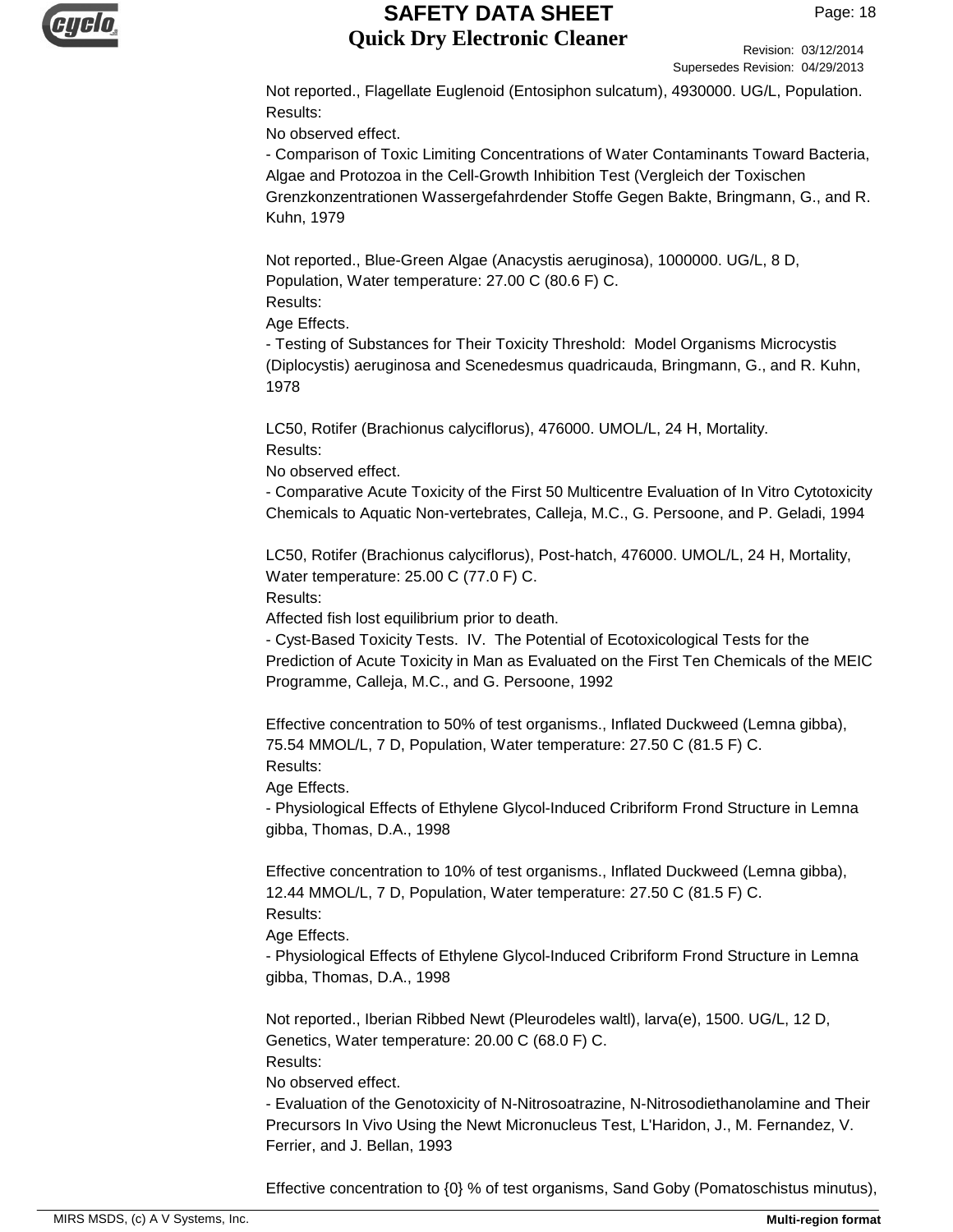

Revision: 03/12/2014 Supersedes Revision: 04/29/2013

juvenile(s), 20.00 UG/L, 8 M, Mortality, Water temperature: 6.40 C (43.5 F) - 11.50 C (52.7 F) C. Results: Affected fish stopped schooling behavior. Affected fish became hyperactive. No loss of equilibrium observed. - Bioindicators and Reproductive Effects of Prolonged 17beta-Oestradiol Exposure in a Marine Fish, the Sand Goby (Pomatoschistus minutus), Robinson, C.D., E. Brown, J.A.

Craft, I.M. Davies, C. Megginson, C. Miller, and C.F. Moffat, 2007

Effective concentration to {0} % of test organisms, Sand Goby (Pomatoschistus minutus), juvenile(s), 20.00 UG/L, 8 M, Biochemistry, Water temperature: 6.40 C (43.5 F) - 11.50 C (52.7 F) C.

Results:

Affected fish stopped schooling behavior.

Affected fish became hypoactive.

Affected fish swam at or near bottom.

No loss of equilibrium observed.

- Bioindicators and Reproductive Effects of Prolonged 17beta-Oestradiol Exposure in a Marine Fish, the Sand Goby (Pomatoschistus minutus), Robinson, C.D., E. Brown, J.A. Craft, I.M. Davies, C. Megginson, C. Miller, and C.F. Moffat, 2007

Effective concentration to {0} % of test organisms, Sand Goby (Pomatoschistus minutus), juvenile(s), 20.00 UG/L, 8 M, Development, Water temperature: 6.40 C (43.5 F) - 11.50 C (52.7 F) C.

Results:

Age Effects.

- Bioindicators and Reproductive Effects of Prolonged 17beta-Oestradiol Exposure in a Marine Fish, the Sand Goby (Pomatoschistus minutus), Robinson, C.D., E. Brown, J.A. Craft, I.M. Davies, C. Megginson, C. Miller, and C.F. Moffat, 2007

Effective concentration to {0} % of test organisms, Sand Goby (Pomatoschistus minutus), juvenile(s), 20.00 UG/L, 8 M, Genetics, Water temperature: 6.40 C (43.5 F) - 11.50 C (52.7 F) C.

Results:

Age Effects.

- Bioindicators and Reproductive Effects of Prolonged 17beta-Oestradiol Exposure in a Marine Fish, the Sand Goby (Pomatoschistus minutus), Robinson, C.D., E. Brown, J.A. Craft, I.M. Davies, C. Megginson, C. Miller, and C.F. Moffat, 2007

Not reported., Sand Goby (Pomatoschistus minutus), juvenile(s), 20.00 UG/L, 8 M, Reproduction, Water temperature: 6.40 C (43.5 F) - 11.50 C (52.7 F) C. Results:

Loss of equilibrium.

- Bioindicators and Reproductive Effects of Prolonged 17beta-Oestradiol Exposure in a Marine Fish, the Sand Goby (Pomatoschistus minutus), Robinson, C.D., E. Brown, J.A. Craft, I.M. Davies, C. Megginson, C. Miller, and C.F. Moffat, 2007

Not reported., White Sturgeon (Acipenser transmontanus), 1000. - 10000. UG/L, 96 H, Mortality, Water temperature: 15.00 C (59.0 F) C, pH: 7.90, Hardness: <=34.10 MG/L. Results:

No observed effect.

- Acute Toxicity Testing with Juvenile White Sturgeon (Acipenser transmontanus),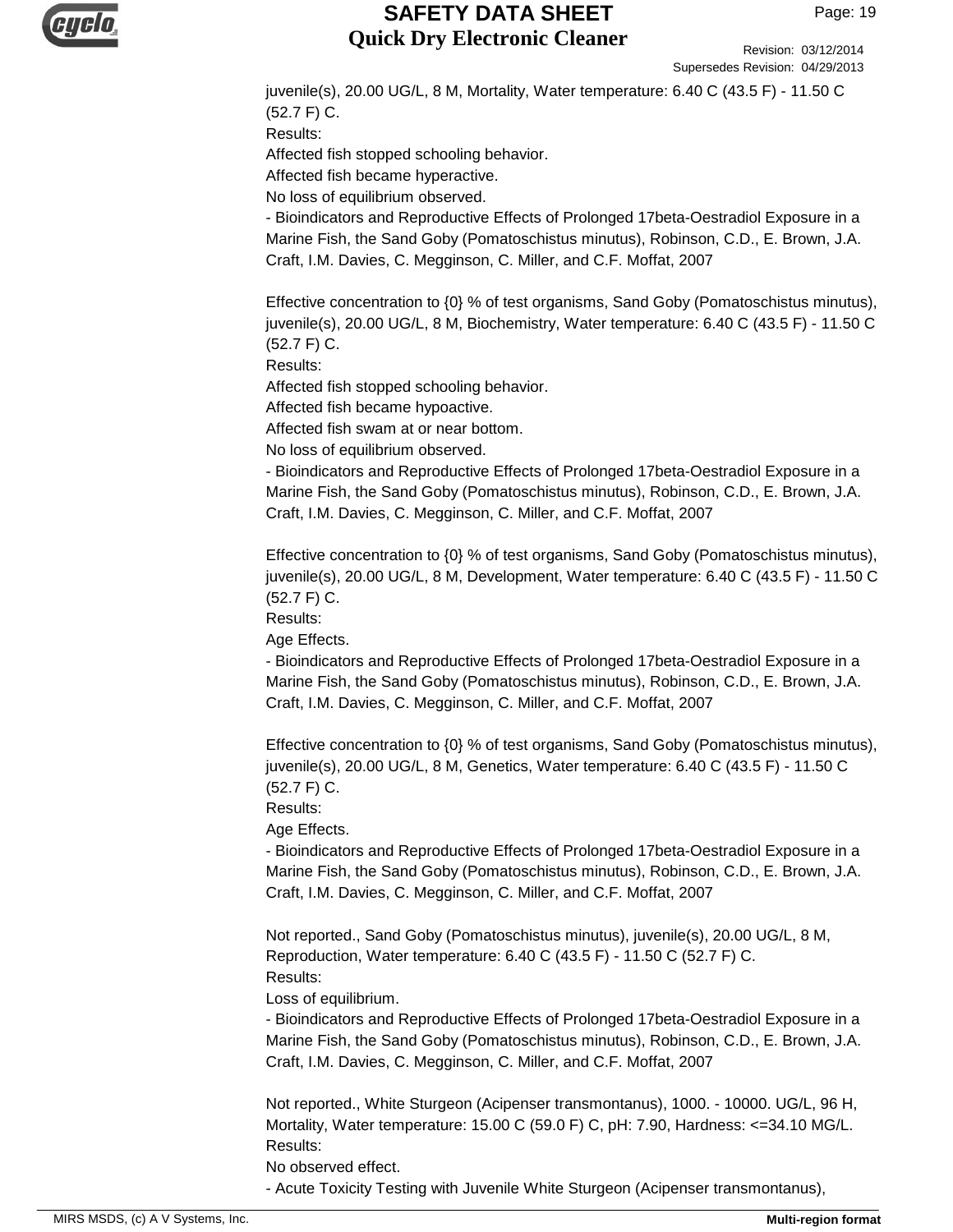

Revision: 03/12/2014 Supersedes Revision: 04/29/2013

Bennett, W.R., and A.P. Farrell, 1998

Not reported., Blue-Green Algae (Microcystis aeruginosa), 1000000. UG/L, 8 D, Population, pH: 7.00.

Results:

No observed effect.

- Determination of the Biologically Harmful Effect of Water Pollutants by Means of the Retardation of Cell Proliferation of the Blue Algae Microcystis, Bringmann, G., 1975

Effective concentration to {0} % of test organisms, Blue-Green Algae (Microcystis aeruginosa), 1000000. UG/L, Population.

Results:

No observed effect.

- Limiting Values for the Noxious Effects of Water Pollutant Material to Blue Algae (Microcystis aeruginosa) and Green Algae (Scenedesmus quadricauda) in Cell Propagation Inhibition Tests (Grenzwerte der Schadwirkung Wasse, Bringmann, G., and R. Kuhn, 1978

LC50, Nematode (Caenorhabditis elegans), larva(e), 6.550 % V/V, 24 H, Mortality. Results:

Age Effects.

- Toxicity of Short-Chain Alcohols to the Nematode Caenorhabditis elegans: A Comparison of Endpoints, Thompson, G., and D.I. De Pomerai, 2005

LC50, Nematode (Caenorhabditis elegans), larva(e), 6.700 % V/V, 24 H, Mortality. Results:

No observed effect.

- Toxicity of Short-Chain Alcohols to the Nematode Caenorhabditis elegans: A Comparison of Endpoints, Thompson, G., and D.I. De Pomerai, 2005

Effective concentration to 50% of test organisms., Green Algae (Chlorella fusca ssp. vacuolata), 0.190 UMOL/L, 24 H, Population, Water temperature: 28.00 C (82.4 F) C, pH: 6.90.

Results:

Loss of equilibrium.

- What Contributes to the Combined Effect of a Complex Mixture?, Altenburger, R., H. Walter, and M. Grote, 2004

Lethal concentration to 0% of test organisms., Carp (Leuciscus idus ssp. melanotus), 7020. MG/L, 48 H, Mortality.

Results:

Affected fish stopped schooling behavior.

Affected fish became hypoactive.

Affected fish swam at or near bottom.

No loss of equilibrium observed.

- Results of the Investigation of 200 Chemical Compounds for Acute Fish Toxicity with the Golden Orfe Test (Ergebnisse der Untersuchung von 200 Chemischen Verbindungen auf Akute Fischtoxizitat mit dem Goldorfentest), Juhnke, I., and D. Luedemann, 1978

LC50, Carp (Leuciscus idus ssp. melanotus), 8970. MG/L, 48 H, Mortality. Results:

No observed effect.

- Results of the Investigation of 200 Chemical Compounds for Acute Fish Toxicity with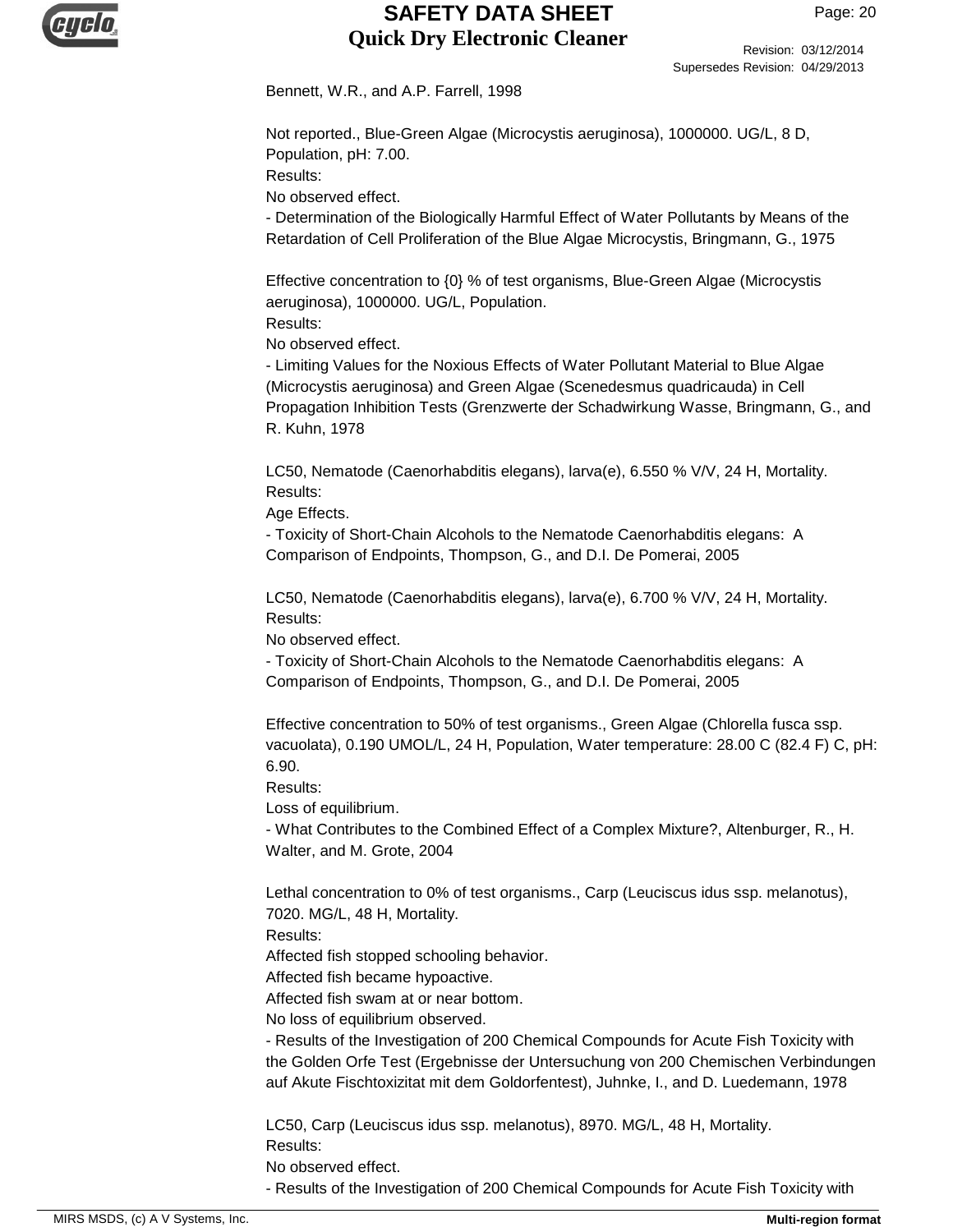

Revision: 03/12/2014 Supersedes Revision: 04/29/2013

the Golden Orfe Test (Ergebnisse der Untersuchung von 200 Chemischen Verbindungen auf Akute Fischtoxizitat mit dem Goldorfentest), Juhnke, I., and D. Luedemann, 1978

Lethal concentration to 100% of test organisms., Carp (Leuciscus idus ssp. melanotus), 10920. MG/L, 48 H, Mortality.

Results:

No observed effect.

- Results of the Investigation of 200 Chemical Compounds for Acute Fish Toxicity with the Golden Orfe Test (Ergebnisse der Untersuchung von 200 Chemischen Verbindungen auf Akute Fischtoxizitat mit dem Goldorfentest), Juhnke, I., and D. Luedemann, 1978

Lethal concentration to 0% of test organisms., Carp (Leuciscus idus ssp. melanotus), 8190. MG/L, 48 H, Mortality.

Results:

Affected fish stopped schooling behavior.

- Results of the Investigation of 200 Chemical Compounds for Acute Fish Toxicity with the Golden Orfe Test (Ergebnisse der Untersuchung von 200 Chemischen Verbindungen auf Akute Fischtoxizitat mit dem Goldorfentest), Juhnke, I., and D. Luedemann, 1978

LC50, Carp (Leuciscus idus ssp. melanotus), 9280. MG/L, 48 H, Mortality. Results:

No observed effect.

- Results of the Investigation of 200 Chemical Compounds for Acute Fish Toxicity with the Golden Orfe Test (Ergebnisse der Untersuchung von 200 Chemischen Verbindungen auf Akute Fischtoxizitat mit dem Goldorfentest), Juhnke, I., and D. Luedemann, 1978

Lethal concentration to 100% of test organisms., Carp (Leuciscus idus ssp. melanotus), 9750. MG/L, 48 H, Mortality.

Results:

No observed effect.

- Results of the Investigation of 200 Chemical Compounds for Acute Fish Toxicity with the Golden Orfe Test (Ergebnisse der Untersuchung von 200 Chemischen Verbindungen auf Akute Fischtoxizitat mit dem Goldorfentest), Juhnke, I., and D. Luedemann, 1978

Effective concentration to {0} % of test organisms, Ciliate Protozoa (Tetrahymena thermophila), Stationary Growth Phase, 754.0 MG/L, 48 H, Population, Water temperature: 32.00 C (89.6 F) C.

Results:

No observed effect.

- A Case for the Inclusion of a Protozoan Test in Aquatic Toxicity Assessment Using Tetrahymena, Pauli, W., S. Berger, L. Jaskulka, and S. Schmitz, 1993

Effective concentration to 50% of test organisms., Ciliate Protozoa (Tetrahymena thermophila), Stationary Growth Phase, 8130. MG/L, 48 H, Population, Water temperature: 32.00 C (89.6 F) C.

Results:

No observed effect.

- A Case for the Inclusion of a Protozoan Test in Aquatic Toxicity Assessment Using Tetrahymena, Pauli, W., S. Berger, L. Jaskulka, and S. Schmitz, 1993

Effective concentration to 20% of test organisms., Ciliate Protozoa (Tetrahymena thermophila), Stationary Growth Phase, 3142. MG/L, 48 H, Population, Water temperature: 32.00 C (89.6 F) C.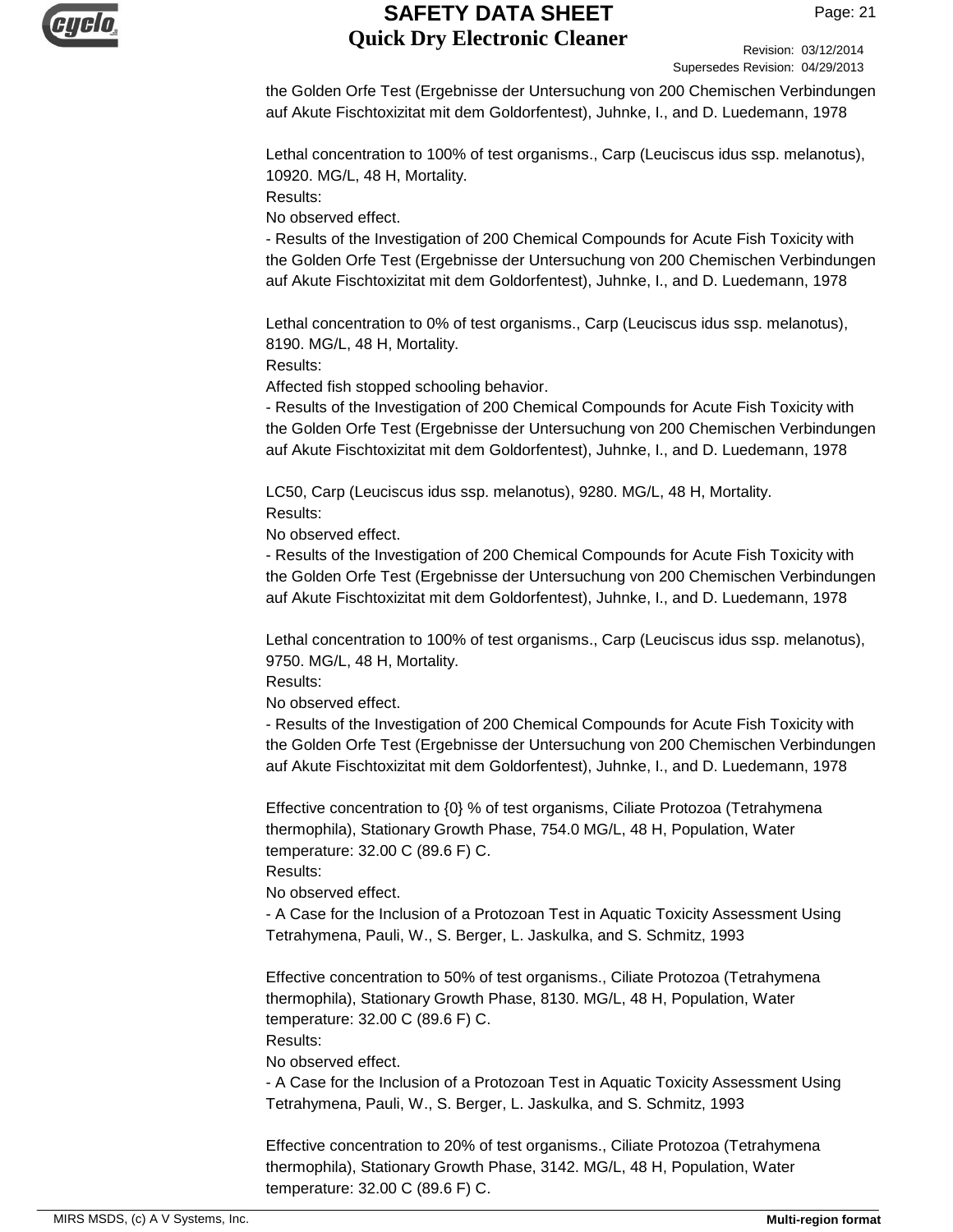

Revision: 03/12/2014 Supersedes Revision: 04/29/2013

#### Results:

No observed effect.

- A Case for the Inclusion of a Protozoan Test in Aquatic Toxicity Assessment Using Tetrahymena, Pauli, W., S. Berger, L. Jaskulka, and S. Schmitz, 1993

Effective concentration to 0% of test organisms., Ciliate Protozoa (Tetrahymena thermophila), Exponential Growth Phase, 250000. UG/L, 90 M, Avoidance, Water temperature: 32.00 C (89.6 F) C.

Results:

No observed effect.

- Chemosensory Responses of Ciliates: A Sensitive End Point in Xenobiotic Hazard Assessment, Pauli, W., S. Berger, S. Schmitz, and L. Jaskulka, 1994

Effective concentration to 10% of test organisms., Ciliate Protozoa (Tetrahymena thermophila), Exponential Growth Phase, 470000. UG/L, 90 M, Avoidance, Water temperature: 32.00 C (89.6 F) C.

Results:

No observed effect.

- Chemosensory Responses of Ciliates: A Sensitive End Point in Xenobiotic Hazard Assessment, Pauli, W., S. Berger, S. Schmitz, and L. Jaskulka, 1994

Effective concentration to 20% of test organisms., Ciliate Protozoa (Tetrahymena thermophila), Stationary Growth Phase, 4595. MG/L, 48 H, Population, Water temperature: 32.00 C (89.6 F) C.

Results:

No observed effect.

- A Case for the Inclusion of a Protozoan Test in Aquatic Toxicity Assessment Using Tetrahymena, Pauli, W., S. Berger, L. Jaskulka, and S. Schmitz, 1993

Effective concentration to {0} % of test organisms, Ciliate Protozoa (Tetrahymena thermophila), 754.0 MG/L, 48 H, Population. Results:

No observed effect.

- Validation of Toxicological Endpoints with Tetrahymena. Membrane Functions, Chemotaxis, Cell Rotation in Electric Fields (Validierung Toxikologischer Prufparameter an Tetrahymena: Membranfunktionen, Chemotaxis, Rotation, Pauli, W., S. Berger, S. Schmitz, L. Jaskulka, and K. Stadtlander, 1993

Effective concentration to 10% of test organisms., Ciliate Protozoa (Tetrahymena thermophila), 1830. MG/L, 48 H, Population.

Results:

No observed effect.

- Validation of Toxicological Endpoints with Tetrahymena. Membrane Functions, Chemotaxis, Cell Rotation in Electric Fields (Validierung Toxikologischer Prufparameter an Tetrahymena: Membranfunktionen, Chemotaxis, Rotation, Pauli, W., S. Berger, S. Schmitz, L. Jaskulka, and K. Stadtlander, 1993

Effective concentration to 20% of test organisms., Ciliate Protozoa (Tetrahymena thermophila), 4595. MG/L, 48 H, Population. Results:

No observed effect.

- Validation of Toxicological Endpoints with Tetrahymena. Membrane Functions, Chemotaxis, Cell Rotation in Electric Fields (Validierung Toxikologischer Prufparameter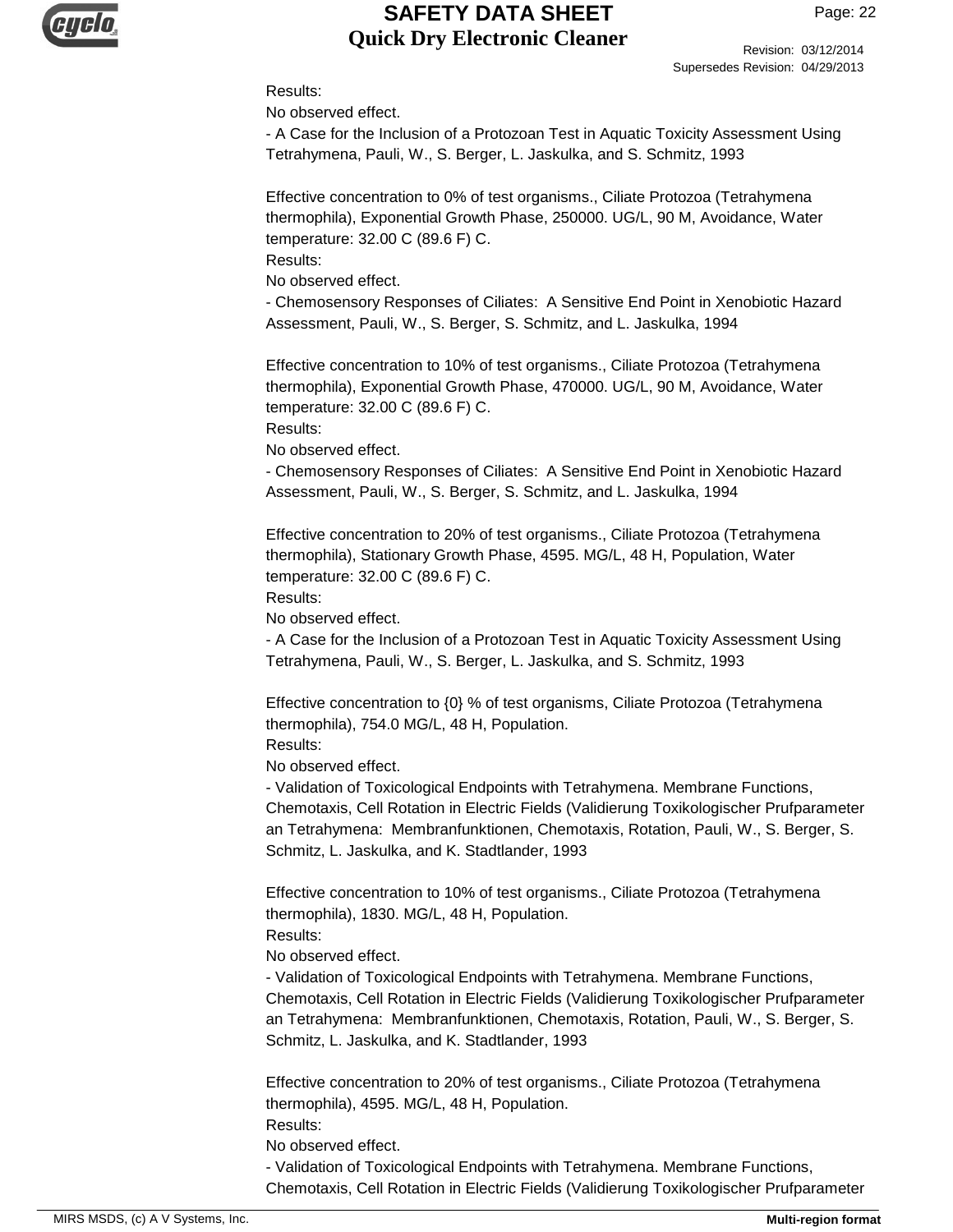

Revision: 03/12/2014 Supersedes Revision: 04/29/2013

an Tetrahymena: Membranfunktionen, Chemotaxis, Rotation, Pauli, W., S. Berger, S. Schmitz, L. Jaskulka, and K. Stadtlander, 1993

Effective concentration to 50% of test organisms., Ciliate Protozoa (Tetrahymena thermophila), 8130. MG/L, 48 H, Population. Results:

No observed effect.

- Validation of Toxicological Endpoints with Tetrahymena. Membrane Functions, Chemotaxis, Cell Rotation in Electric Fields (Validierung Toxikologischer Prufparameter an Tetrahymena: Membranfunktionen, Chemotaxis, Rotation, Pauli, W., S. Berger, S. Schmitz, L. Jaskulka, and K. Stadtlander, 1993

Effective concentration to 10% of test organisms., Ciliate Protozoa (Tetrahymena thermophila), 1200. MG/L, 48 H, Population.

Results: No observed effect.

- Validation of Toxicological Endpoints with Tetrahymena. Membrane Functions, Chemotaxis, Cell Rotation in Electric Fields (Validierung Toxikologischer Prufparameter an Tetrahymena: Membranfunktionen, Chemotaxis, Rotation, Pauli, W., S. Berger, S. Schmitz, L. Jaskulka, and K. Stadtlander, 1993

Effective concentration to 20% of test organisms., Ciliate Protozoa (Tetrahymena thermophila), 3142. MG/L, 48 H, Population. Results:

No observed effect.

- Validation of Toxicological Endpoints with Tetrahymena. Membrane Functions, Chemotaxis, Cell Rotation in Electric Fields (Validierung Toxikologischer Prufparameter an Tetrahymena: Membranfunktionen, Chemotaxis, Rotation, Pauli, W., S. Berger, S. Schmitz, L. Jaskulka, and K. Stadtlander, 1993

Effective concentration to 50% of test organisms., Ciliate Protozoa (Tetrahymena thermophila), 7462. MG/L, 48 H, Population. Results:

Affected fish swam at or near surface.

Affected fish lost equilibrium prior to death.

- Validation of Toxicological Endpoints with Tetrahymena. Membrane Functions, Chemotaxis, Cell Rotation in Electric Fields (Validierung Toxikologischer Prufparameter an Tetrahymena: Membranfunktionen, Chemotaxis, Rotation, Pauli, W., S. Berger, S. Schmitz, L. Jaskulka, and K. Stadtlander, 1993

Effective concentration to {0} % of test organisms, Zebra Danio (Danio rerio), adult(s), 1.000 MG/ML, 1 W, Biochemistry, Water temperature: 28.00 C (82.4 F) C. Results:

Affected fish stopped schooling behavior.

Affected fish became hypoactive.

Affected fish swam at or near bottom.

No loss of equilibrium observed.

- Short-Term Exposure to Low Concentrations of the Synthetic Androgen Methyltestosterone Affects Vitellogenin and Steroid Levels in Adult male Zebrafish (Danio rerio), Andersen, L., R. Goto-Kazeto, J.M. Trant, J.P. Nash, B. Korsgaard, and P. Bjerregaard, 2006

Effective concentration to {0} % of test organisms, Zebra Danio (Danio rerio), adult(s),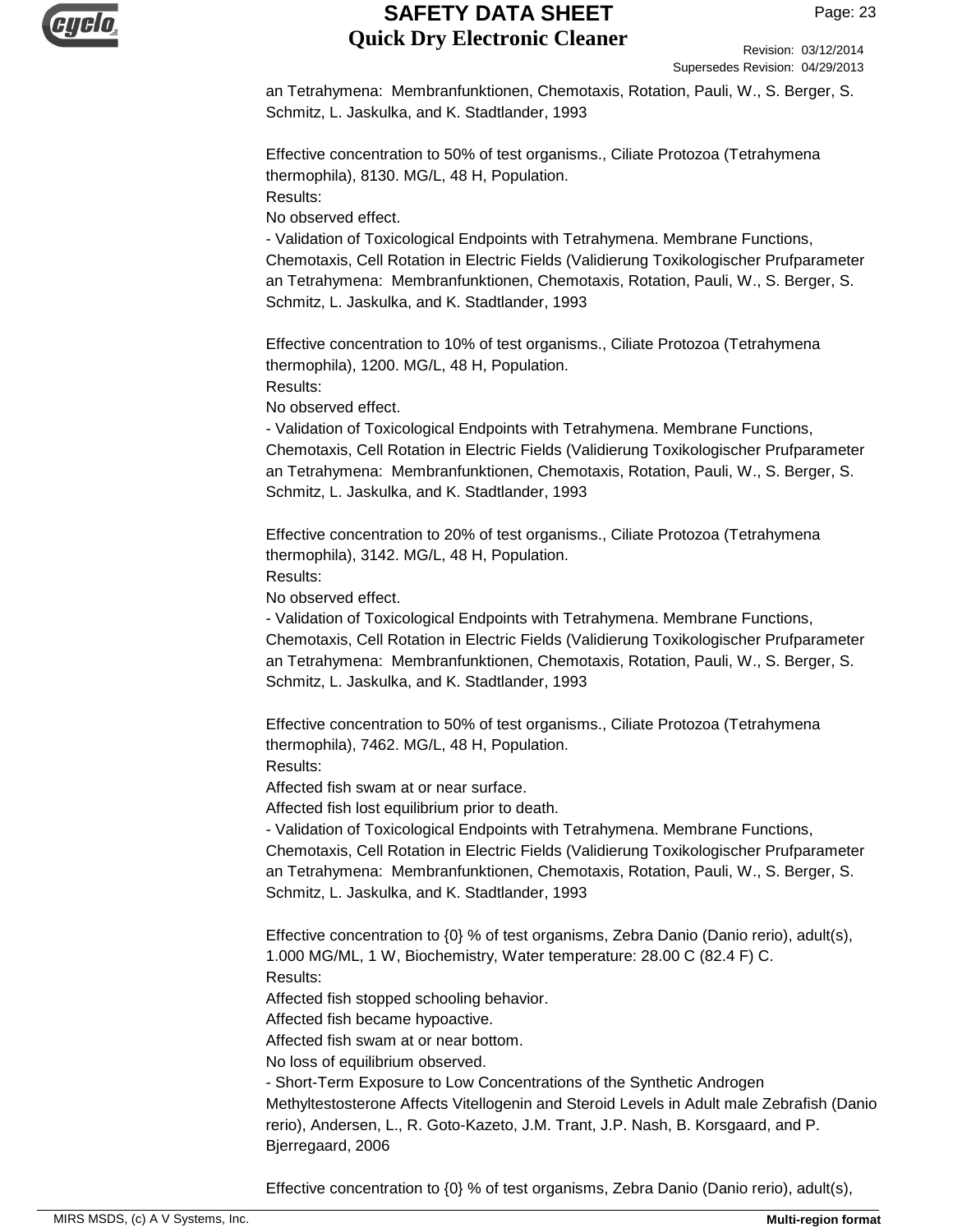

Revision: 03/12/2014 Supersedes Revision: 04/29/2013

1.000 MG/ML, 1 W, Hormone(s), Water temperature: 28.00 C (82.4 F) C. Results: Age Effects.

- Short-Term Exposure to Low Concentrations of the Synthetic Androgen Methyltestosterone Affects Vitellogenin and Steroid Levels in Adult male Zebrafish (Danio rerio), Andersen, L., R. Goto-Kazeto, J.M. Trant, J.P. Nash, B. Korsgaard, and P. Bjerregaard, 2006

Effective concentration to {0} % of test organisms, Zebra Danio (Danio rerio), adult(s), 1.000 MG/ML, 1 W, Hormone(s), Water temperature: 28.00 C (82.4 F) C. Results:

Loss of equilibrium.

- Short-Term Exposure to Low Concentrations of the Synthetic Androgen Methyltestosterone Affects Vitellogenin and Steroid Levels in Adult male Zebrafish (Danio rerio), Andersen, L., R. Goto-Kazeto, J.M. Trant, J.P. Nash, B. Korsgaard, and P. Bjerregaard, 2006

Effective concentration to {0} % of test organisms, Zebra Danio (Danio rerio), adult(s), 1.000 MG/ML, 1 W, Enzyme(s), Water temperature: 28.00 C (82.4 F) C. Results:

Loss of equilibrium.

- Short-Term Exposure to Low Concentrations of the Synthetic Androgen Methyltestosterone Affects Vitellogenin and Steroid Levels in Adult male Zebrafish (Danio rerio), Andersen, L., R. Goto-Kazeto, J.M. Trant, J.P. Nash, B. Korsgaard, and P. Bjerregaard, 2006

Not reported., Zebra Danio (Danio rerio), adult(s), 1.000 MG/ML, 1 W, Growth, Water temperature: 28.00 C (82.4 F) C.

Results:

Age Effects.

- Short-Term Exposure to Low Concentrations of the Synthetic Androgen Methyltestosterone Affects Vitellogenin and Steroid Levels in Adult male Zebrafish (Danio rerio), Andersen, L., R. Goto-Kazeto, J.M. Trant, J.P. Nash, B. Korsgaard, and P. Bjerregaard, 2006

Effective concentration to {0} % of test organisms, Zebra Danio (Danio rerio), adult(s), 1.000 MG/ML, 1 W, Hormone(s), Water temperature: 28.00 C (82.4 F) C. Results:

Age Effects.

- Short-Term Exposure to Low Concentrations of the Synthetic Androgen Methyltestosterone Affects Vitellogenin and Steroid Levels in Adult male Zebrafish (Danio rerio), Andersen, L., R. Goto-Kazeto, J.M. Trant, J.P. Nash, B. Korsgaard, and P. Bjerregaard, 2006

Not reported., Zebra Danio (Danio rerio), juvenile(s), 0.100 0/00, 40 D, Mortality, Water temperature: 29.20 C (84.6 F) C.

Results:

Age Effects.

- Evaluation of a 40 day Assay for Testing Endocrine Disrupters: Effects of an Anti-Estrogen and an Aromatase Inhibitor on Sex Ratio and Vitellogenin Concentrations in Juvenile Zebrafish (Danio rerio), Andersen, L., K. Kinnberg, H. Holbech, B. Korsgaard, and P. Bjerregaard, 2004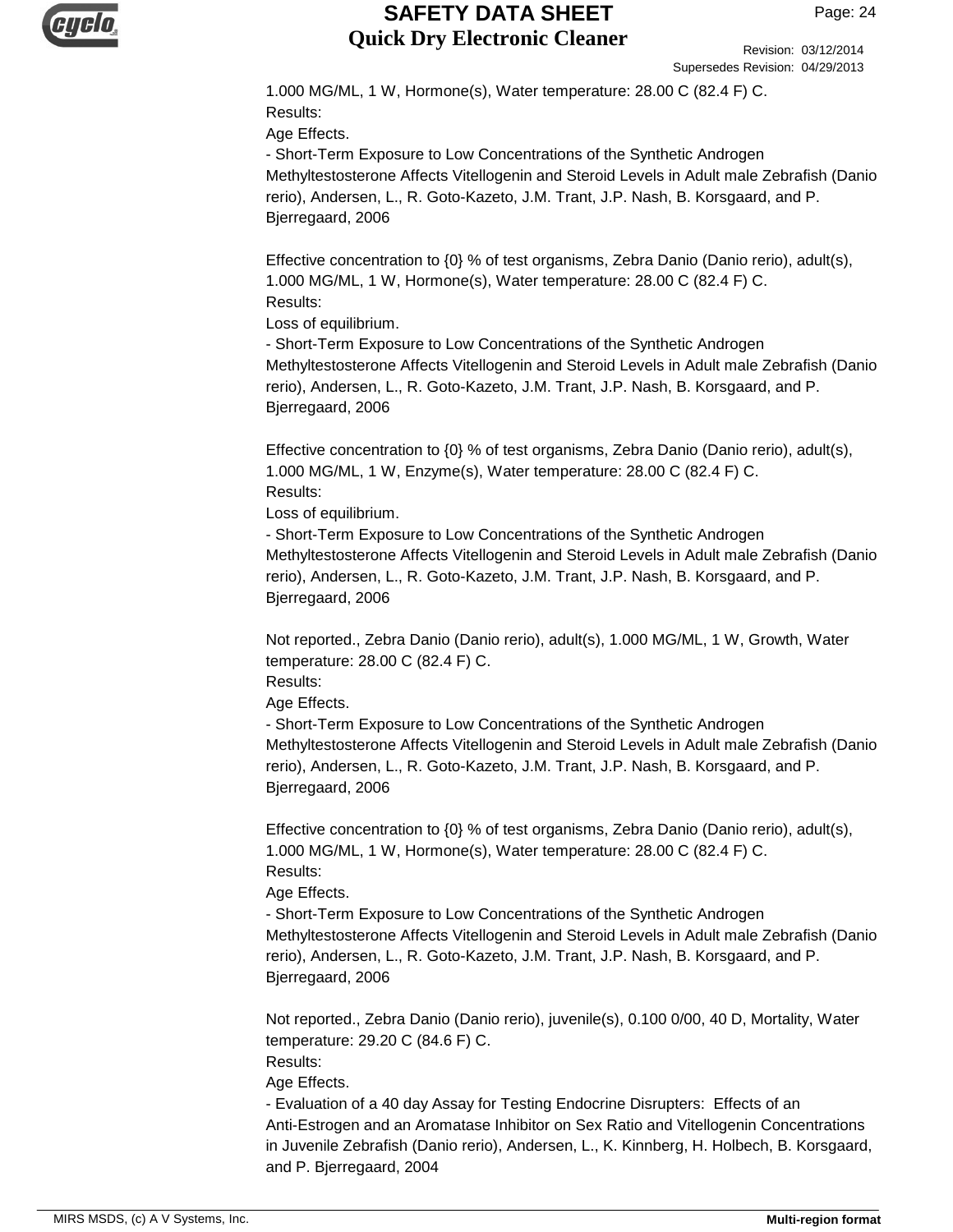

Revision: 03/12/2014 Supersedes Revision: 04/29/2013

Not reported., Zebra Danio (Danio rerio), juvenile(s), 0.100 0/00, 40 D, Population, Water temperature: 29.20 C (84.6 F) C. Results:

Age Effects.

- Evaluation of a 40 day Assay for Testing Endocrine Disrupters: Effects of an Anti-Estrogen and an Aromatase Inhibitor on Sex Ratio and Vitellogenin Concentrations in Juvenile Zebrafish (Danio rerio), Andersen, L., K. Kinnberg, H. Holbech, B. Korsgaard, and P. Bjerregaard, 2004

Not reported., Zebra Danio (Danio rerio), juvenile(s), 0.100 0/00, 18 D, Biochemistry, Water temperature: 29.20 C (84.6 F) C.

Results:

Age Effects.

- Evaluation of a 40 day Assay for Testing Endocrine Disrupters: Effects of an Anti-Estrogen and an Aromatase Inhibitor on Sex Ratio and Vitellogenin Concentrations in Juvenile Zebrafish (Danio rerio), Andersen, L., K. Kinnberg, H. Holbech, B. Korsgaard, and P. Bjerregaard, 2004

Effective concentration to {0} % of test organisms, Zebra Danio (Danio rerio), adult(s), 1.000 MG/ML, 1 W, Genetics, Water temperature: 28.00 C (82.4 F) C. Results:

Age Effects.

- Short-Term Exposure to Low Concentrations of the Synthetic Androgen Methyltestosterone Affects Vitellogenin and Steroid Levels in Adult male Zebrafish (Danio rerio), Andersen, L., R. Goto-Kazeto, J.M. Trant, J.P. Nash, B. Korsgaard, and P. Bjerregaard, 2006

Not reported., Zebra Danio (Danio rerio), juvenile(s), 0.100 0/00, 18 - 40 D, Growth, Water temperature: 29.20 C (84.6 F) C.

Results:

Age Effects.

- Evaluation of a 40 day Assay for Testing Endocrine Disrupters: Effects of an Anti-Estrogen and an Aromatase Inhibitor on Sex Ratio and Vitellogenin Concentrations in Juvenile Zebrafish (Danio rerio), Andersen, L., K. Kinnberg, H. Holbech, B. Korsgaard, and P. Bjerregaard, 2004

Not reported., Ciliate (Uronema parduczi), 3425000. UG/L, Population. Results:

No observed effect.

- Comparison of the Effect of Toxic Substances on the Flagellate Organisms Such as Ciliates and the Holozoic Bacteria-Devouring Organisms Such as Saprozoic Protozoans (Vergleich der Wirkung von Schadstoffen auf Flagellate, Bringmann, G., and R. Kuhn, 1981

Not reported., Ciliate (Uronema parduczi), 3425000. UG/L, 20 H, Population, Water temperature: 0.00 C (32.0 F) C, pH: 6.90.

Results:

No observed effect.

- Determination of the Biological Effect of Water Pollutants in Protozoa. II. Bacteriovorous Ciliates (Bestimmung der Biologischen Schadwirkung Wassergefahrdender Stoffe Gegen Protozoen. II. Bakterienfressende Ciliaten, Bringmann, G., and R. Kuhn, 1980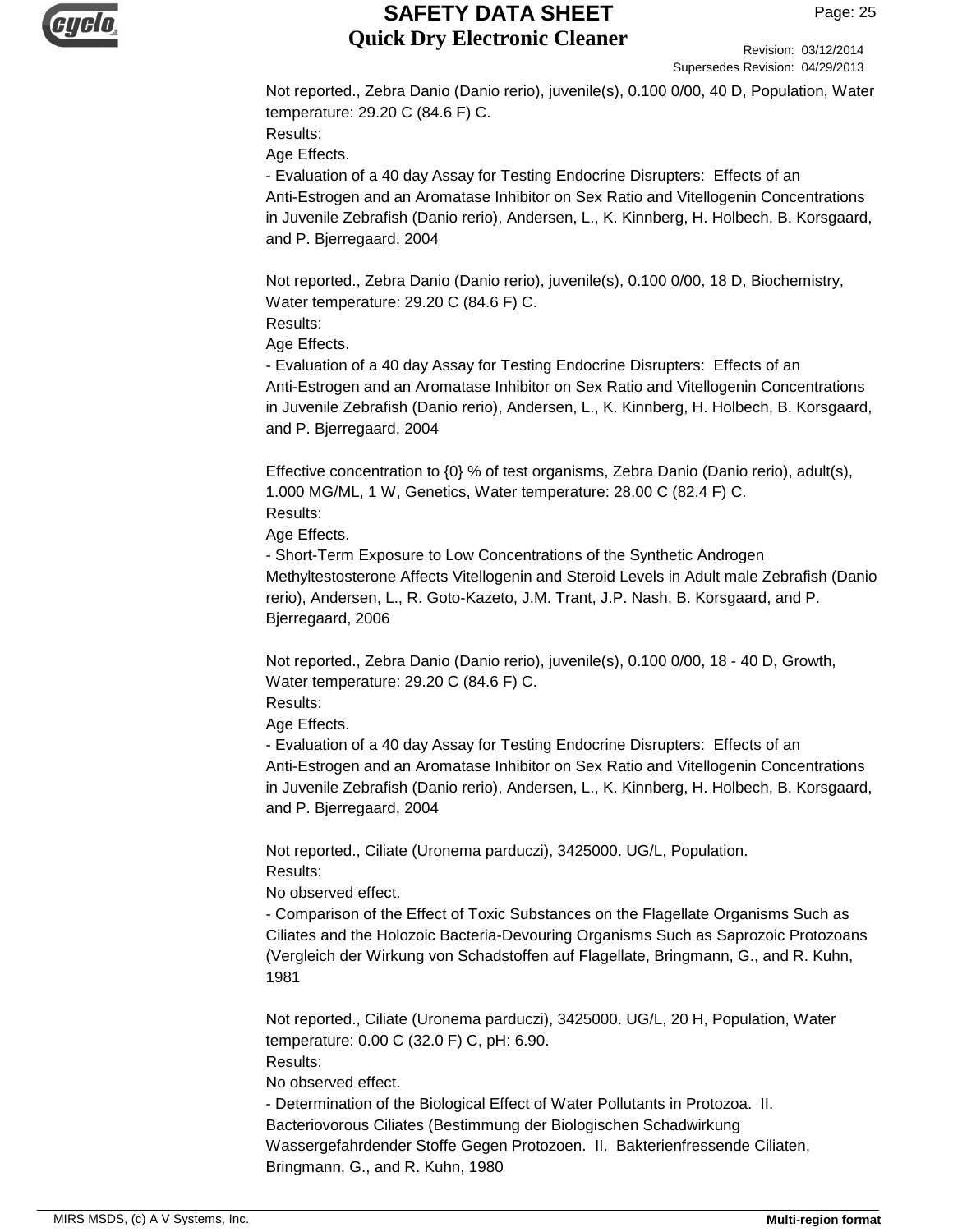

Revision: 03/12/2014 Supersedes Revision: 04/29/2013

Effective concentration to 10% of test organisms., Green Algae Order (Chlorococcales), 680.0 MG/L, 24 H, Physiology. Results: Affected fish lost equilibrium prior to death. - Bestimmung der Biologischen Schadwirkung Wassergefahrdender Stoffe im

Assimilations-Zehrungs-Test (A-Z-Test), Krebs, F., 1991

Effective concentration to 50% of test organisms., Green Algae Order (Chlorococcales), 1000. MG/L, 24 H, Physiology.

Results:

Affected fish stopped schooling behavior.

Affected fish swam at or near surface.

- Bestimmung der Biologischen Schadwirkung Wassergefahrdender Stoffe im Assimilations-Zehrungs-Test (A-Z-Test), Krebs, F., 1991

Effective concentration to 50% of test organisms., Protozoa (Spirostomum ambiguum), 116.0 MMOL/L, 24 H, Development, Water temperature: 25.00 C (77.0 F) C, pH: 7.40, Hardness: 2.80 MG/L.

Results:

No observed effect.

- Spirotox - A new Tool for Testing the Toxicity of Volatile Compounds, Nalecz-Jawecki, G., and J. Sawicki, 1999

LC50, Protozoa (Spirostomum ambiguum), 369.0 MMOL/L, 24 H, Mortality, Water temperature: 25.00 C (77.0 F) C, pH: 7.40, Hardness: 2.80 MG/L. Results:

No observed effect.

- Spirotox - A new Tool for Testing the Toxicity of Volatile Compounds, Nalecz-Jawecki, G., and J. Sawicki, 1999

Effective concentration to 50% of test organisms., Protozoa (Spirostomum ambiguum), 119.0 MMOL/L, 48 H, Development, Water temperature: 25.00 C (77.0 F) C, pH: 7.40, Hardness: 2.80 MG/L.

Results:

No observed effect.

- Spirotox - A new Tool for Testing the Toxicity of Volatile Compounds, Nalecz-Jawecki, G., and J. Sawicki, 1999

LC50, Protozoa (Spirostomum ambiguum), 354.0 MMOL/L, 48 H, Mortality, Water temperature: 25.00 C (77.0 F) C, pH: 7.40, Hardness: 2.80 MG/L.

Results:

No observed effect.

- Spirotox - A new Tool for Testing the Toxicity of Volatile Compounds, Nalecz-Jawecki, G., and J. Sawicki, 1999

Inhibition concentration to 50% of test organisms, Fungus (Geotrichum candidum), 660.0 MMOL/L, 4 H, Physiology, Water temperature: 28.00 C (82.4 F) C, pH: 6.50. Results:

No observed effect.

- Acute Toxicity of 16 Water-Soluble Chemicals to the Fungus Geotrichum candidum Measured by Reduction in Glucose Uptake, Jacobsen, T., 1995

Effective concentration to {0} % of test organisms, Coastal Cutthroat Trout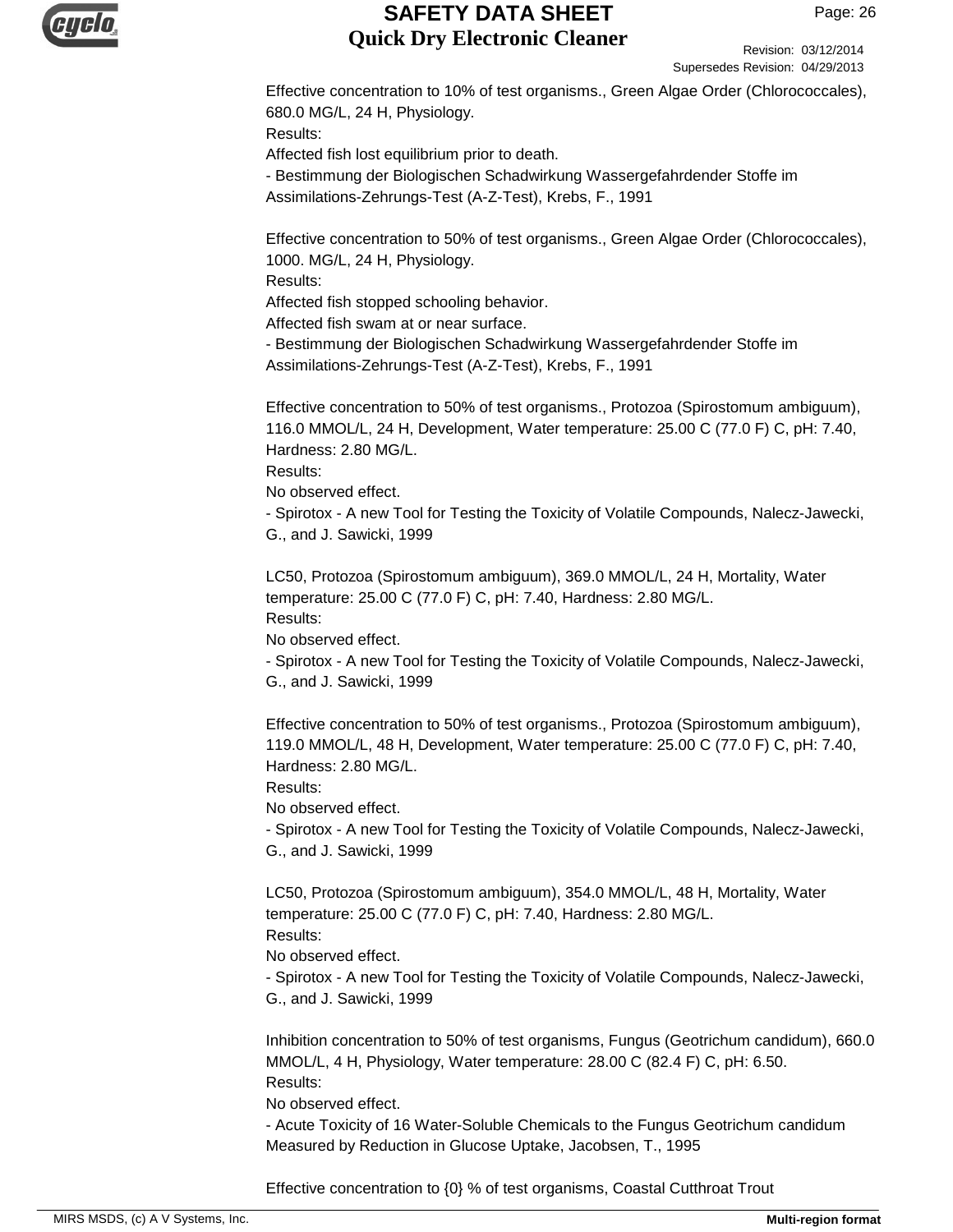|      |                                                                                                  |                                                                                                                                                            |                             | Oupcrocuco incribium. 07/20/2010 |
|------|--------------------------------------------------------------------------------------------------|------------------------------------------------------------------------------------------------------------------------------------------------------------|-----------------------------|----------------------------------|
|      |                                                                                                  | (Oncorhynchus clarkii ssp. clarkii), 0.010 % V/V, 10 S, Physiology.                                                                                        |                             |                                  |
|      |                                                                                                  | Results:<br>No observed effect.                                                                                                                            |                             |                                  |
|      |                                                                                                  | - Behavioral Impairment and Increased Predation Mortality in Cutthroat Trout Exposed to                                                                    |                             |                                  |
|      |                                                                                                  | Carbaryl, Labenia, J.S., D.H. Baldwin, B.L. French, J.W. Davis, and N.L. Scholz, 2007                                                                      |                             |                                  |
|      |                                                                                                  | Effective concentration to {0} % of test organisms, Coastal Cutthroat Trout<br>(Oncorhynchus clarkii ssp. clarkii), 0.010 %, 6 H, Behavior.<br>Results:    |                             |                                  |
|      |                                                                                                  | Affected fish swam at or near surface.                                                                                                                     |                             |                                  |
|      |                                                                                                  | Affected fish lost equilibrium prior to death.                                                                                                             |                             |                                  |
|      |                                                                                                  | - Behavioral Impairment and Increased Predation Mortality in Cutthroat Trout Exposed to                                                                    |                             |                                  |
|      |                                                                                                  | Carbaryl, Labenia, J.S., D.H. Baldwin, B.L. French, J.W. Davis, and N.L. Scholz, 2007                                                                      |                             |                                  |
|      |                                                                                                  | Effective concentration to {0} % of test organisms, Coastal Cutthroat Trout<br>(Oncorhynchus clarkii ssp. clarkii), 0.010 %, 6 H, Enzyme(s).               |                             |                                  |
|      |                                                                                                  | Results:<br>Affected fish swam at or near surface.                                                                                                         |                             |                                  |
|      |                                                                                                  | Affected fish lost equilibrium prior to death.                                                                                                             |                             |                                  |
|      |                                                                                                  | - Behavioral Impairment and Increased Predation Mortality in Cutthroat Trout Exposed to                                                                    |                             |                                  |
|      |                                                                                                  | Carbaryl, Labenia, J.S., D.H. Baldwin, B.L. French, J.W. Davis, and N.L. Scholz, 2007                                                                      |                             |                                  |
|      |                                                                                                  | Effective concentration to {0} % of test organisms, Coastal Cutthroat Trout                                                                                |                             |                                  |
|      |                                                                                                  | (Oncorhynchus clarkii ssp. clarkii), 0.010 %, 6 H, Enzyme(s).                                                                                              |                             |                                  |
|      |                                                                                                  | Results:                                                                                                                                                   |                             |                                  |
|      |                                                                                                  | Affected fish lost equilibrium prior to death.                                                                                                             |                             |                                  |
|      |                                                                                                  | - Behavioral Impairment and Increased Predation Mortality in Cutthroat Trout Exposed to                                                                    |                             |                                  |
|      |                                                                                                  | Carbaryl, Labenia, J.S., D.H. Baldwin, B.L. French, J.W. Davis, and N.L. Scholz, 2007                                                                      |                             |                                  |
|      |                                                                                                  | <b>Section 13. Disposal Considerations</b>                                                                                                                 |                             |                                  |
| 13.1 | <b>Waste Disposal</b><br>Method:                                                                 | Residues and spilled material are hazardous waste due to ignitability. Disposal should be<br>made in accordance with federal, state and local regulations. |                             |                                  |
|      |                                                                                                  | <b>Section 14. Transport Information</b>                                                                                                                   |                             |                                  |
| 14.1 | <b>LAND TRANSPORT (US DOT):</b>                                                                  |                                                                                                                                                            |                             |                                  |
|      | DOT Proper Shipping Name: Consumer Commodity<br><b>DOT Hazard Class:</b><br><b>UN/NA Number:</b> | ORM-D<br>ORM-D                                                                                                                                             |                             |                                  |
| 14.1 | <b>LAND TRANSPORT (European ADR/RID):</b>                                                        |                                                                                                                                                            |                             |                                  |
|      | <b>ADR/RID Shipping Name:</b>                                                                    | Aerosols, 2.1, Ltd Qty                                                                                                                                     |                             |                                  |
|      | <b>UN Number:</b>                                                                                | 1950                                                                                                                                                       |                             |                                  |
|      | <b>Hazard Class:</b>                                                                             | 2.1 - FLAMMABLE GAS                                                                                                                                        | <b>ADR Classification:</b>  | 2.1                              |
| 14.2 | <b>MARINE TRANSPORT (IMDG/IMO):</b>                                                              |                                                                                                                                                            |                             |                                  |
|      | <b>IMDG/IMO Shipping Name:</b>                                                                   | Aerosols, 2.1, Ltd Qty                                                                                                                                     |                             |                                  |
|      | <b>UN Number:</b>                                                                                | 1950                                                                                                                                                       | <b>Packing Group:</b>       |                                  |
|      | <b>Hazard Class:</b>                                                                             | N.A.                                                                                                                                                       | <b>IMDG Classification:</b> | 2.1                              |
|      |                                                                                                  |                                                                                                                                                            | <b>Marine Pollutant:</b>    | No                               |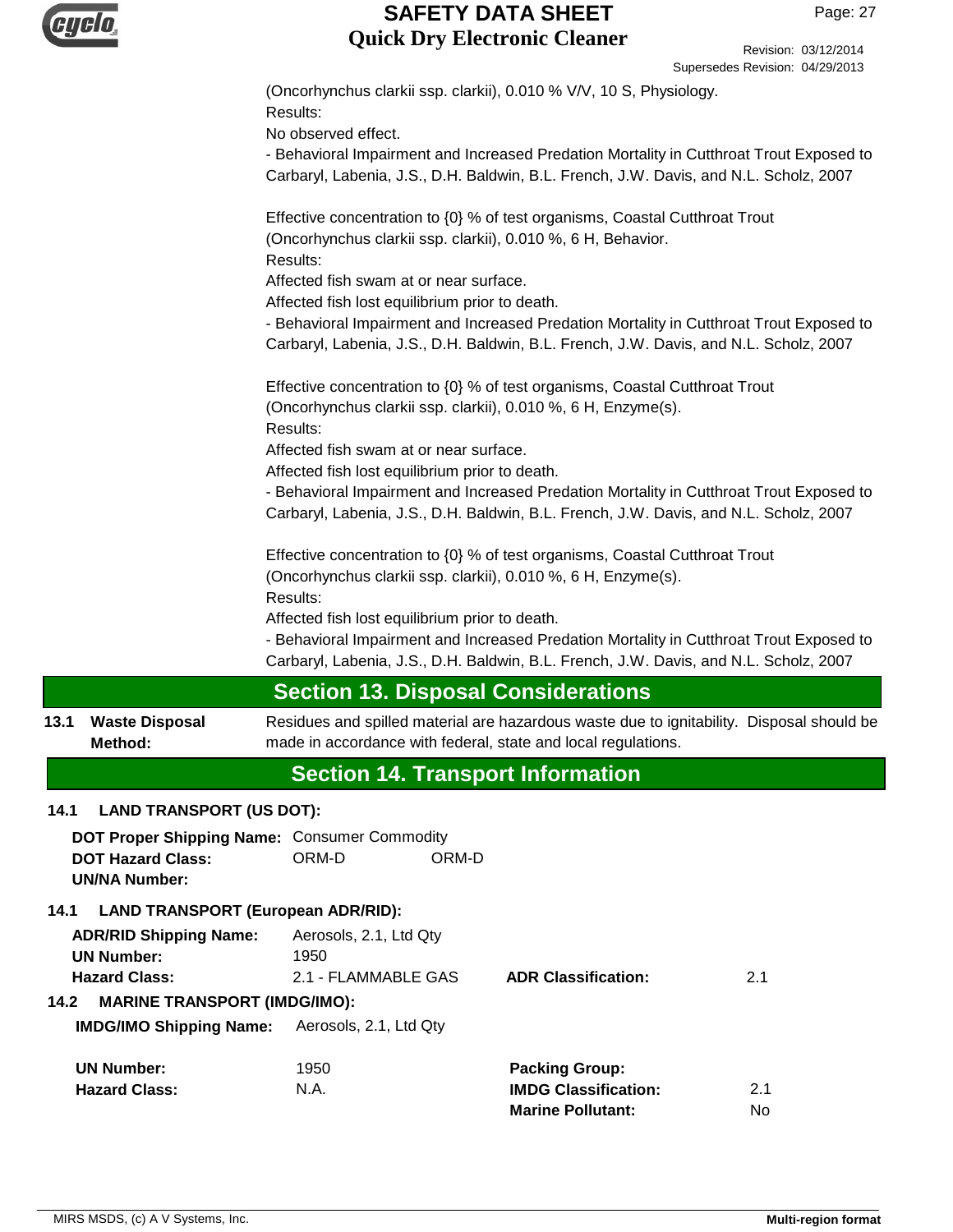

| AIR TRANSPORT (ICAO/IATA):<br>14.3                                           |                    |                                                                       |                                       |                                               |                                                                                                                                                                                                                                             |  |  |
|------------------------------------------------------------------------------|--------------------|-----------------------------------------------------------------------|---------------------------------------|-----------------------------------------------|---------------------------------------------------------------------------------------------------------------------------------------------------------------------------------------------------------------------------------------------|--|--|
| <b>ICAO/IATA Shipping Name:</b><br><b>UN Number:</b><br><b>Hazard Class:</b> |                    | Aerosols, flammable, Ltd Qty.<br>1950                                 | <b>IATA Classification:</b>           |                                               | 2.1                                                                                                                                                                                                                                         |  |  |
|                                                                              |                    | 2.1 - FLAMMABLE GAS                                                   |                                       |                                               |                                                                                                                                                                                                                                             |  |  |
|                                                                              |                    | <b>Section 15. Regulatory Information</b>                             |                                       |                                               |                                                                                                                                                                                                                                             |  |  |
|                                                                              |                    | EPA SARA (Superfund Amendments and Reauthorization Act of 1986) Lists |                                       |                                               |                                                                                                                                                                                                                                             |  |  |
| CAS#                                                                         |                    | <b>Hazardous Components (Chemical Name)</b>                           | S. 302 (EHS)                          | S. 304 RQ                                     | S. 313 (TRI)                                                                                                                                                                                                                                |  |  |
| 142-82-5                                                                     | Heptane            |                                                                       | No                                    | No                                            | <b>No</b>                                                                                                                                                                                                                                   |  |  |
| 75-37-6                                                                      | 1,1-Difluoroethane |                                                                       | No                                    | No.                                           | No.                                                                                                                                                                                                                                         |  |  |
| 67-63-0                                                                      | Isopropyl alcohol  |                                                                       | No                                    | No                                            | Yes                                                                                                                                                                                                                                         |  |  |
| CAS#                                                                         |                    | <b>Hazardous Components (Chemical Name)</b>                           | <b>Other US EPA or State Lists</b>    |                                               |                                                                                                                                                                                                                                             |  |  |
| 142-82-5                                                                     | Heptane            |                                                                       | WI Air: No                            |                                               | CAA HAP, ODC: No; CWA NPDES: No; TSCA: Inventory, 4<br>Test, 8A PAIR; CA PROP.65: No; CA TAC, Title 8: Title 8; MA<br>Oil/HazMat: Yes; MI CMR, Part 5: No; NC TAP: No; NJ EHS:<br>Yes - 1339; NY Part 597: No; PA HSL: Yes - 1; SC TAP: No; |  |  |
| 75-37-6                                                                      | 1,1-Difluoroethane |                                                                       | Air: Yes                              | TERM; CA PROP.65: No; CA TAC, Title 8: No; MA | CAA HAP, ODC: No; CWA NPDES: No; TSCA: Inventory, 8D<br>Oil/HazMat: Yes; MI CMR, Part 5: No; NC TAP: No; NJ EHS:<br>Yes - 0715; NY Part 597: No; PA HSL: No; SC TAP: No; WI                                                                 |  |  |
| 67-63-0                                                                      | Isopropyl alcohol  |                                                                       | WI Air: No                            |                                               | CAA HAP, ODC: No; CWA NPDES: No; TSCA: Inventory, 4<br>Test; CA PROP.65: No; CA TAC, Title 8: TAC, Title 8; MA<br>Oil/HazMat: No; MI CMR, Part 5: No; NC TAP: No; NJ EHS:<br>Yes - 1076; NY Part 597: No; PA HSL: Yes - E; SC TAP: No;      |  |  |
| CAS#                                                                         |                    | <b>Hazardous Components (Chemical Name)</b>                           | <b>International Regulatory Lists</b> |                                               |                                                                                                                                                                                                                                             |  |  |
| 142-82-5                                                                     | Heptane            |                                                                       | Yes                                   |                                               | Canadian DSL: Yes; Canadian NDSL: No; Taiwan TCSCA:                                                                                                                                                                                         |  |  |
| 75-37-6                                                                      | 1,1-Difluoroethane |                                                                       | Yes                                   |                                               | Canadian DSL: Yes; Canadian NDSL: No; Taiwan TCSCA:                                                                                                                                                                                         |  |  |
| 67-63-0                                                                      | Isopropyl alcohol  |                                                                       | Yes                                   |                                               | Canadian DSL: Yes; Canadian NDSL: No; Taiwan TCSCA:                                                                                                                                                                                         |  |  |

#### **European Community Hazard Symbol codes:**

#### **European Community Risk and Safety Phrases:**

No data available.

# **Section 16. Other Information**

| <b>Revision Date:</b>                                                   | 03/12/2014                                                                                                                                                                                                                                                                                                                                                                                                                                                                                                                                                   |
|-------------------------------------------------------------------------|--------------------------------------------------------------------------------------------------------------------------------------------------------------------------------------------------------------------------------------------------------------------------------------------------------------------------------------------------------------------------------------------------------------------------------------------------------------------------------------------------------------------------------------------------------------|
| Additional Information About No data available.<br><b>This Product:</b> |                                                                                                                                                                                                                                                                                                                                                                                                                                                                                                                                                              |
| <b>Company Policy or</b><br>Disclaimer:                                 | Cyclo Industries, Inc. provides the information contained herein in good faith but makes<br>no representation as to its comprehensiveness or accuracy. Individuals receiving this<br>information must exercise their independent judgment in determining its appropriateness<br>for a particular purpose. Cyclo Industries, Inc. makes no representations or warranties,<br>either expressed or implied, of merchantability, fitness for a particular purpose with<br>respect to the information set forth herein or to the product to which the information |